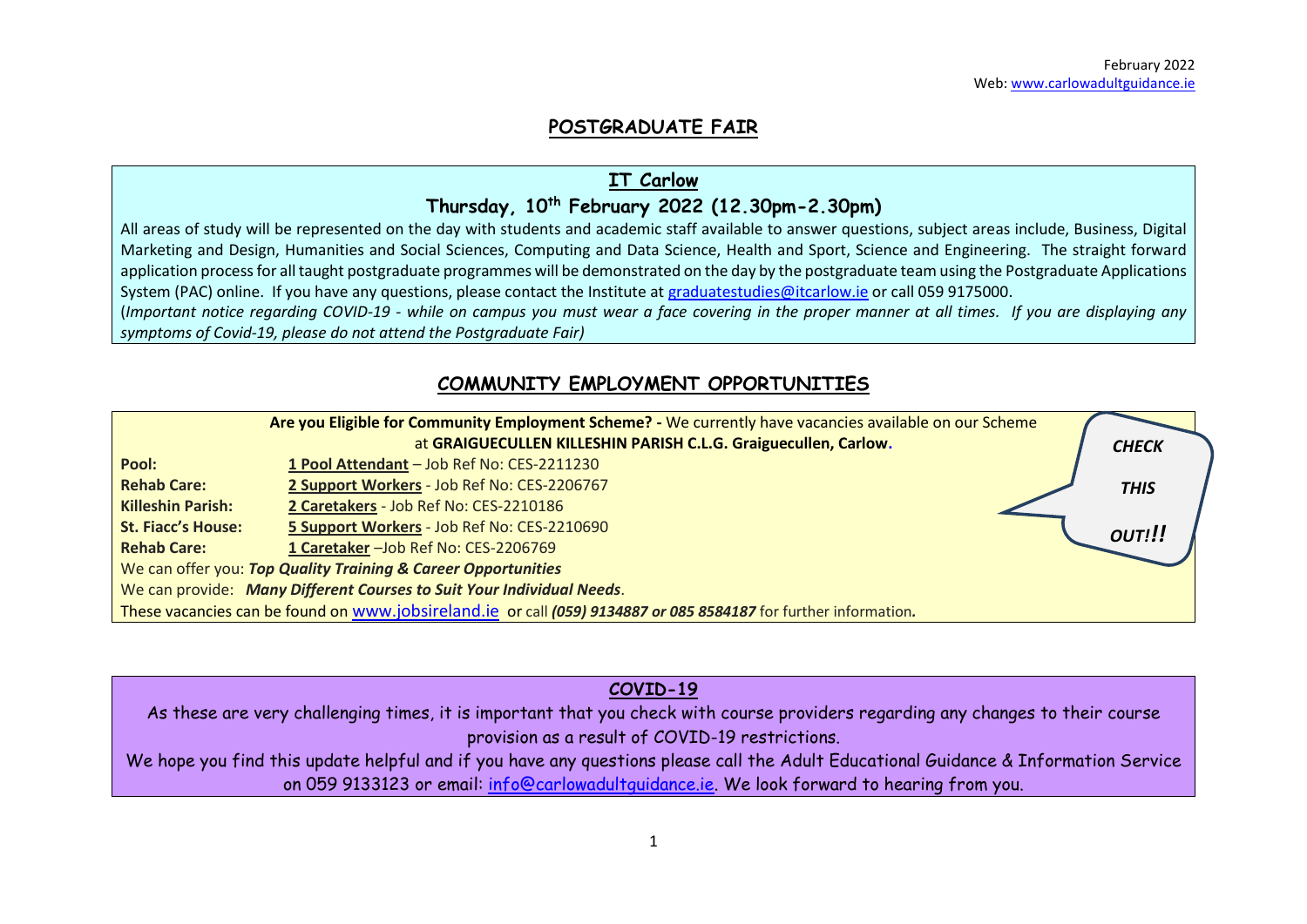# **UPCOMING COURSES – CARLOW TOWN**

| <b>Course name</b>                                                                                                                                       | <b>Contact Information</b>                                                                                                                                                                                                  | <b>Start date</b>  | <b>Duration</b>                                        | Cost/fees                                                                                                                                    | <b>Qualification</b>                                                                                                                        | <b>Miscellaneous Information</b>                                                                                                                                                                                                                                                                                                                                 |
|----------------------------------------------------------------------------------------------------------------------------------------------------------|-----------------------------------------------------------------------------------------------------------------------------------------------------------------------------------------------------------------------------|--------------------|--------------------------------------------------------|----------------------------------------------------------------------------------------------------------------------------------------------|---------------------------------------------------------------------------------------------------------------------------------------------|------------------------------------------------------------------------------------------------------------------------------------------------------------------------------------------------------------------------------------------------------------------------------------------------------------------------------------------------------------------|
| <b>Conversational</b><br><b>English</b><br><b>Classes (Fáilte</b><br>Isteach)<br>e-Language<br><b>Learning with</b><br><b>Carlow</b><br><b>Libraries</b> | Venue: Online<br>Contact Dylan Thomas on<br>(059) 972 0733/ (086)<br>4108330<br>Venue: Online<br>Carlow Library Services -<br>Carlow Town, Tullow,<br>Bagenalstown & Borris<br>www.carlowlibraries.ie<br>Tel: (059) 9129705 | Ongoing<br>Ongoing | Tuesday &<br>Thursdays<br>$10am -$<br>11am             | Free<br>Free to library<br>members.<br>Membership at<br>any Carlow<br>library is free.                                                       |                                                                                                                                             | The classes are currently running on<br>Tuesday and Thursday mornings at<br>10am. The classes are being delivered<br>on Zoom<br>e-Language Learning with Transparent<br>Language online - this resource<br>teaches real conversations in over 110<br>foreign languages. Learners have the<br>flexibility they need to learn a new<br>language anytime, anywhere. |
| e-Learning<br>with Carlow<br><b>Libraries</b>                                                                                                            | Venue: Online<br>Carlow Library Services -<br>Carlow Town, Tullow,<br>Bagenalstown & Borris<br>www.carlowlibraries.ie<br>Tel: (059) 9129705                                                                                 | Ongoing            |                                                        | Free to library<br>members.<br>Membership at<br>any Carlow<br>library is free.                                                               |                                                                                                                                             | eLearning with Universal Class - offers<br>over 400 educational and leisure<br>courses. All members can enrol on up<br>to 5 courses, with 6 months to<br>complete each. All courses have real<br>instructors with whom you can<br>communicate via email.                                                                                                         |
| e-College -<br><b>SOLAS Online</b><br><b>Courses</b>                                                                                                     | Venue: Online<br>E-College<br>Tel: 1800 855831<br>E: ecollegeinfo@solas.ie<br>Web: www.ecollege.ie                                                                                                                          | Continuous         | Varies-<br>depending<br>on the<br>course               | These courses<br>are temporarily<br>being made<br>available free of<br>charge to those<br>impacted by<br>Covid-19<br>containment<br>measures | All courses result<br>in industry<br>certification such<br>as Microsoft to<br>Adobe to many<br>more. Varies -<br>depending on the<br>course | Courses available in the following<br>areas:<br><b>Business</b><br><b>Computer Programming</b><br>Data Science<br>Databases<br>$\bullet$<br><b>IT Professional</b><br><b>Office Productivity</b><br>Web and Graphic Design<br>$\bullet$                                                                                                                          |
| Reading,<br><b>Writing, Maths</b><br>& Technology<br><b>Courses</b>                                                                                      | Venue: Online<br>National Adult Literacy<br>Agency<br>https://courses.nala.ie<br>Freephone: 1800 202065                                                                                                                     | Continuous         | Part time -<br>varies<br>depending<br>on the<br>course | Free                                                                                                                                         | QQI certification                                                                                                                           | QQI Level 2 qualification example<br>$\bullet$<br>of some subjects - Reading,<br>Writing, Using Technology,<br>Quantity & Number, Pattern &<br>Relationship, Listening and<br>Speaking, Personal Decision<br>Making, Setting Learning Goals                                                                                                                      |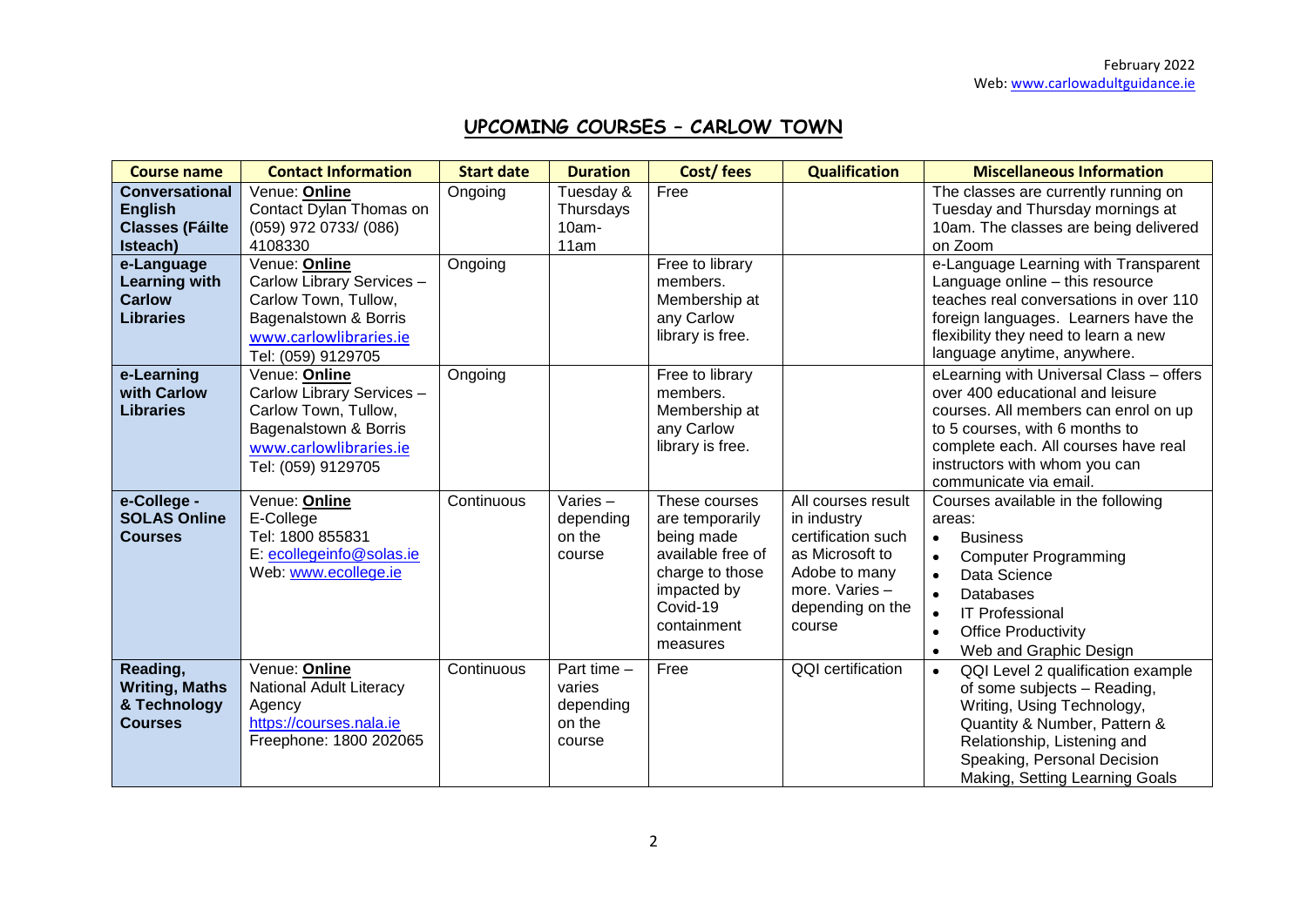February 2022 Web[: www.carlowadultguidance.ie](http://www.carlowadultguidance.ie/)

|                                                                                                                        |                                                                                                                                                                                        |            |                                         |                                                                                                            |                                                                                                                            | QQI Level 3 qualifications example<br>of some subjects - Personal<br>Effectiveness, Communications,<br><b>Career Preparation</b><br>New subjects due to start                                                                                                                                                                                                                                                                                                                                      |
|------------------------------------------------------------------------------------------------------------------------|----------------------------------------------------------------------------------------------------------------------------------------------------------------------------------------|------------|-----------------------------------------|------------------------------------------------------------------------------------------------------------|----------------------------------------------------------------------------------------------------------------------------|----------------------------------------------------------------------------------------------------------------------------------------------------------------------------------------------------------------------------------------------------------------------------------------------------------------------------------------------------------------------------------------------------------------------------------------------------------------------------------------------------|
| <b>Pitman</b><br><b>Training</b><br><b>Carlow</b><br><b>Kilkenny</b>                                                   | Venue: <b>Blended (Online)</b><br>Learning<br><b>Wexford Road Business</b><br>Park, Carlow<br>R93 K260<br>Tel: (059) 918 2415/<br>(085) 1639351<br>Email:<br>carlow@pitman-training.ie | Continuous | Varies<br>depending<br>on the<br>course | Varies<br>depending on<br>the course $-$<br>please contact<br>course provider                              | Varies depending<br>on the course                                                                                          | Pitman Training offers career-focused<br>training across Carlow and Kilkenny,<br>delivering flexible and self-paced<br>training via home-study and at our<br>training centre in Carlow. Courses and<br>Diplomas available in Office &<br>Secretarial; Microsoft Office; Sage,<br>Accounting & Book keeping; Business<br>& Administration; IT; Visual Design;<br>Software & Web Development;<br>Language and Personal Development;<br>Marketing. Web: www.pitman-<br>training.ie/our-centres/carlow |
| <b>Barrow</b><br><b>Training</b><br><b>Courses &amp;</b><br><b>Workshops</b>                                           | Venue: <b>Blended (Online)</b><br>Learning<br><b>Barrow Training</b><br>Tel: 059 9721416<br>E: marketing<br>@barrowtraining.ie<br>W: www.barrowtraining.ie                             | Ongoing    | Varies                                  | Varies<br>depending on<br>the course/<br>workshop-<br>costs available<br>on the Barrow<br>Training website | Varies depending<br>on the course/<br>workshop-<br>qualification<br>details available<br>on the Barrow<br>Training website | QQI Level 5 minor and major<br>$\bullet$<br>awards in Healthcare<br>QQI Level 5 minor and major<br>$\bullet$<br>awards in Childcare<br>Manual & Patient Handling<br>First Aid Response (FAR)<br>FAR Refresher course<br>$\bullet$<br>QQI Level 6 in Supervisory<br>$\bullet$<br>Management<br>QQI Level 6 in Safety Management<br>QQI Level 6 in Training Delivery &<br>Evaluation                                                                                                                 |
| <b>CPC Training -</b><br><b>Truck &amp; Bus</b><br><b>Drivers</b><br>(Continual<br><b>Professional</b><br>Development) | Venue: Seven Oaks Hotel<br>Training Provider -<br>CPC.ie<br>Tel: 087 6363003 or 066<br>7185556<br>Email: info@cpc.ie<br>Web: www.cpc.ie                                                | Ongoing    | 1 day per<br>module                     | €65 per module                                                                                             | Continual<br>Professional<br>Development                                                                                   | Professional truck & bus drivers have<br>to undergo periodic training of one day<br>per year. Upcoming modules schedule:<br>5 <sup>th</sup> February - The Professional<br><b>Truck Driver</b><br>12th February - Control of Vehicle<br>& Eco Driving Techniques                                                                                                                                                                                                                                   |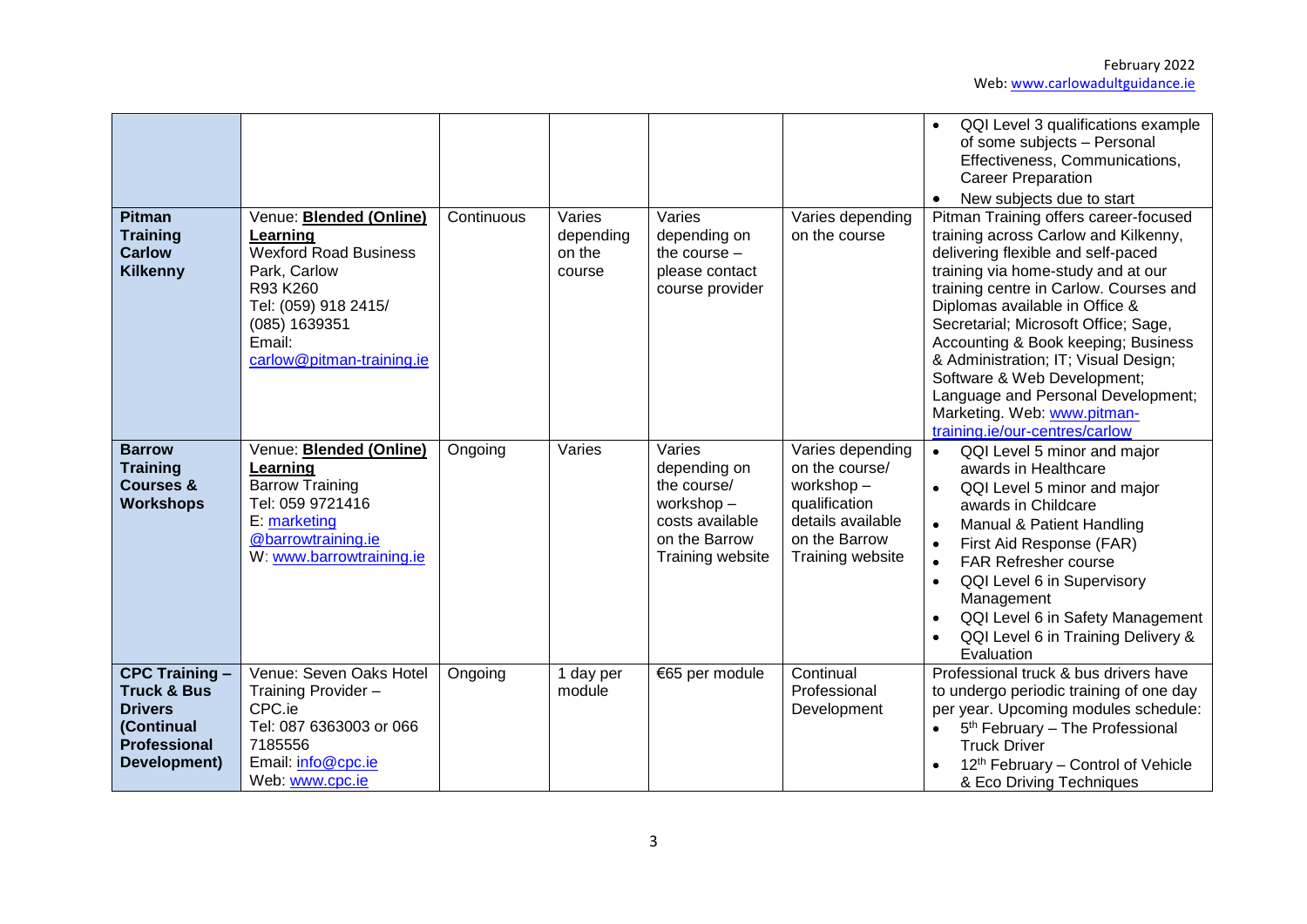| <b>First Aid</b><br><b>Responder</b>                                      | Venue: Carlow<br>Provider: Ali Active<br>Training<br>Tel: 087 8231276/<br>info@aliactivetraining.ie<br>www.aliactivetraining.com                                  | February<br>2022                 | Dates tbc<br>$(3 \text{ days})$ | Contact course<br>provider for<br>more information | <b>PHECC</b> | 20th February - Health & Safety of<br>the Professional Driver<br>26th February - The Role of the<br>$\bullet$<br>Professional Driver in the<br><b>Transport Industry</b><br>First Aid is the initial assistance or<br>treatment given to someone who is<br>injured or suddenly taken ill. The Pre-<br><b>Hospital Emergency Care Council</b><br>(PHECC) certified course has replaced<br>the QQI certified 'Occupational First<br>Aid' course.                            |
|---------------------------------------------------------------------------|-------------------------------------------------------------------------------------------------------------------------------------------------------------------|----------------------------------|---------------------------------|----------------------------------------------------|--------------|---------------------------------------------------------------------------------------------------------------------------------------------------------------------------------------------------------------------------------------------------------------------------------------------------------------------------------------------------------------------------------------------------------------------------------------------------------------------------|
| <b>First Aid</b><br><b>Responder</b><br><b>Refresher</b><br><b>Course</b> | Venue: Carlow<br>Provider: Ali Active<br>Training<br>Tel: 087 8231276/<br>info@aliactivetraining.ie<br>www.aliactivetraining.com                                  | February<br>2022                 | Dates tbc<br>$(2 \text{ days})$ | Contact course<br>provider for<br>more information | <b>PHECC</b> | This course is open to anyone who<br>currently holds a valid Occupational<br>First Aid Certificate which is due for<br>renewal. Refresher courses are<br>essential every two years to maintain<br>your status as a First Aid Responder,<br>to keep up with developments in first<br>aid and to refresh skills learned<br>previously that may be only<br>intermittently used.                                                                                              |
| <b>Start Your</b><br><b>Own Business</b>                                  | Venue: Online<br>Provider: Local Enterprise<br><b>Office Carlow</b><br>Tel: 059-9129783<br>enterprise@carlowcoco.ie<br>Web:<br>www.localenterprise.ie/Ca<br>rlow/ | 1 <sup>st</sup> February<br>2022 | 6 Tuesdays<br>$(10am -$<br>1pm) | $\overline{\epsilon}30$                            |              | This training is for people who have<br>established that they have a viable<br>business idea and want support in<br>developing their business plan. It is<br>delivered online and consists of six<br>online training workshops and a one to<br>one mentoring session. It will help<br>participants in the early stage of<br>business to develop their skills and<br>understanding of what is required to<br>start their own business and complete<br>their business plan. |
| <b>Microsoft</b><br><b>Power BI</b><br><b>Introduction</b>                | Venue: Online<br>Provider: Carlow Kilkenny<br><b>Skillnet</b>                                                                                                     | 2 <sup>nd</sup> February<br>2022 | 1 day                           | €45                                                |              | Power BI is a business analytics<br>solution that lets you visualize your<br>data and share insights across your<br>organization, or embed them in your                                                                                                                                                                                                                                                                                                                   |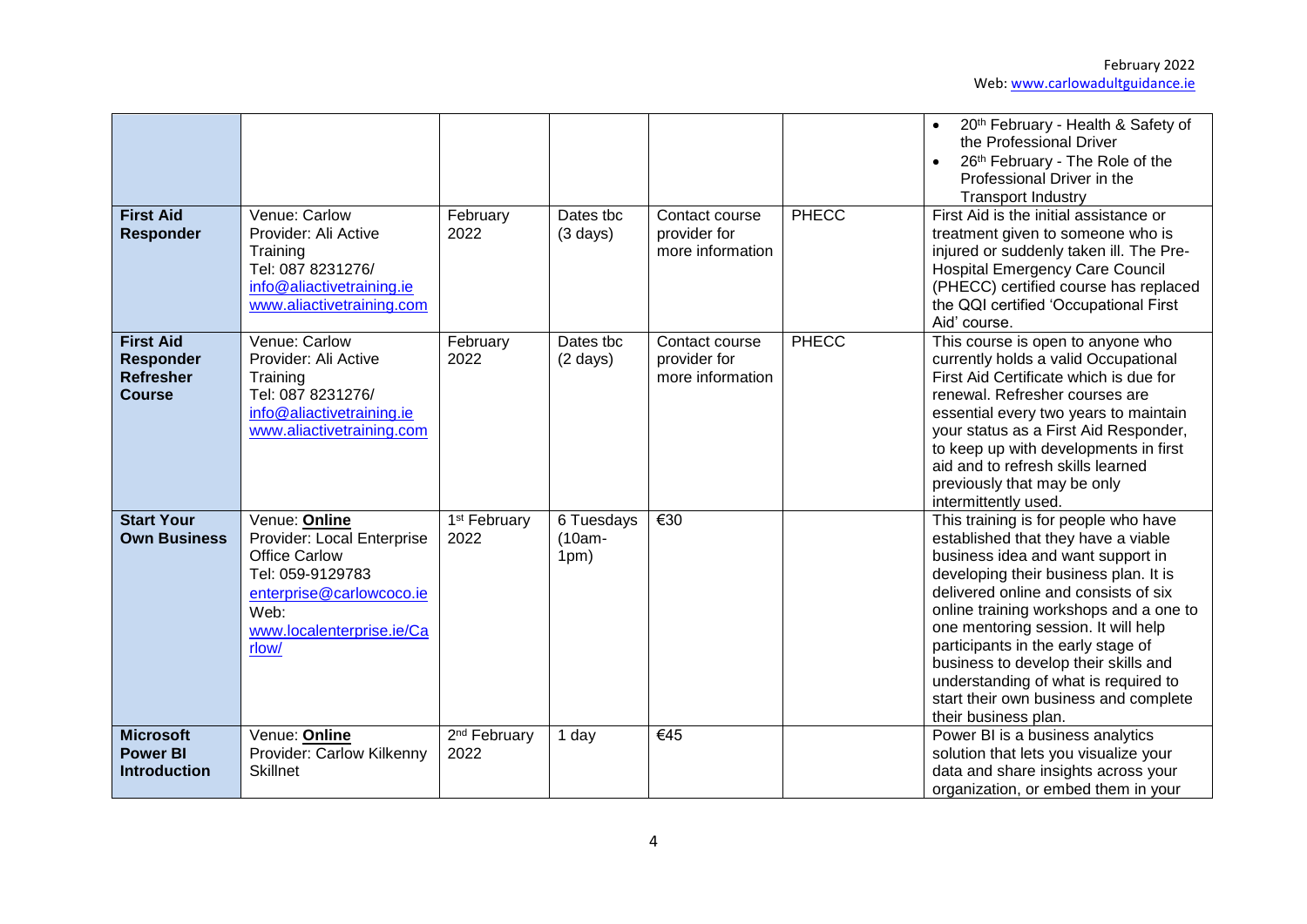| <b>Get Your</b><br><b>Garden Ready</b><br>for Spring                                                                  | For more information<br>please call Jacqueline on<br>059 9132152<br>Bookings-<br>https://carlowkilkennyskill<br>net.ie/<br>Venue: Online<br>For more information<br>please call Fiona on 059<br>9179376/ email | 3rd February<br>2022             | 6<br>Thursdays<br>$(7pm-9pm)$                               | Free   |       | app or website. Connect to hundreds of<br>data sources and bring your data to life<br>with live dashboards and reports. If you<br>are already manually analysing data for<br>monthly, quarterly or annual reports<br>which can be very time consuming, BI<br>will allow you to create once and<br>update automatically.<br>Is your garden in need of a face lift?<br>Looking drab? Topics covered<br>composts & soil care; growing<br>vegetables, sustainable living |
|-----------------------------------------------------------------------------------------------------------------------|----------------------------------------------------------------------------------------------------------------------------------------------------------------------------------------------------------------|----------------------------------|-------------------------------------------------------------|--------|-------|----------------------------------------------------------------------------------------------------------------------------------------------------------------------------------------------------------------------------------------------------------------------------------------------------------------------------------------------------------------------------------------------------------------------------------------------------------------------|
|                                                                                                                       | fdunne@kcetb.ie                                                                                                                                                                                                |                                  |                                                             |        |       |                                                                                                                                                                                                                                                                                                                                                                                                                                                                      |
| <b>Safeguarding</b><br>$(1)$ - Child<br><b>Welfare &amp;</b><br><b>Protection</b><br><b>Basic</b><br><b>Awareness</b> | Venue: Online<br><b>Contact: Carlow Sports</b><br>Partnership on 059<br>9136205<br>Bookings at<br>www.eventbrite.ie                                                                                            | 8 <sup>th</sup> February<br>2022 | 1 evening<br>(6.45pm-<br>9.45pm)                            | €22.20 |       | All Coaches, Club Children's Officers<br>and Designated Liaison Persons must<br>first complete this training. This course<br>educates participants on the<br>implementation of best practice in<br>protecting the welfare of children<br>involved in sport.<br><b>Next course date: 10th March 2022</b>                                                                                                                                                              |
| <b>Customer</b><br><b>Retention as a</b><br><b>Business</b><br><b>Strategy for</b><br>2022                            | Venue: Talbot Hotel<br>Provider: Carlow Kilkenny<br><b>Skillnet</b><br>For more information<br>please call Jacqueline on<br>059 9132152                                                                        | 8 <sup>th</sup> February<br>2022 | 1 day                                                       | €95    |       | This workshop will focus on ideas,<br>strategies and skills that will win<br>customers hearts and wallets. By<br>attending you will leave with a clear<br>understanding on the skills required to<br>create loyalty, plus a 5 point action<br>plan that will focus on exceeding<br>customers' expectations. Bookings -<br>https://carlowkilkennyskillnet.ie/                                                                                                         |
| <b>First Aid</b><br><b>Responder</b>                                                                                  | Venue: Seven Oaks Hotel<br>Provider: Irish Red Cross<br>Tel: 01 6424679<br>Email:<br>courses@redcross.ie<br>Web: www.redcross.ie                                                                               | 9 <sup>th</sup> February<br>2022 | $3$ days $-$<br>9th, 10th &<br>11 <sup>th</sup><br>February | €240   | PHECC | First Aid is the initial assistance or<br>treatment given to someone who is<br>injured or suddenly taken ill. The Pre-<br><b>Hospital Emergency Care Council</b><br>(PHECC) certified course has replaced<br>the QQI certified 'Occupational First<br>Aid' course.<br><b>Next course date: 23rd March</b>                                                                                                                                                            |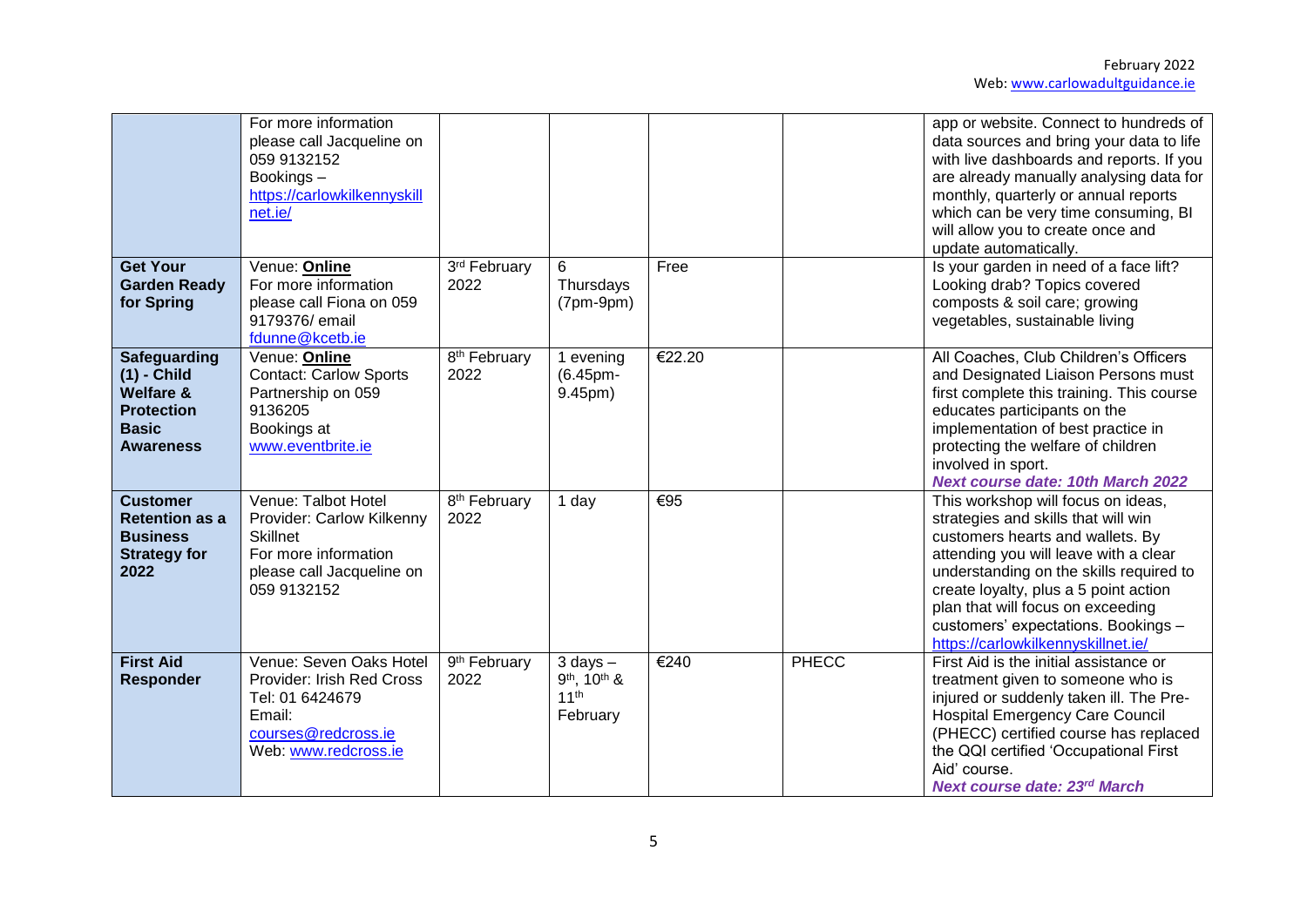| <b>Microsoft</b><br><b>Excel</b><br><b>Intermediate</b>   | Venue: Online<br>Provider: Carlow Kilkenny<br><b>Skillnet</b><br>For more information<br>please call Jacqueline on<br>059 9132152<br>Bookings-<br>https://carlowkilkennyskill<br>net.ie/ | 10th February<br>2022                | 2 half day<br>sessions on<br>10th & 17th<br>February | €45  |       | This course is aimed at users who<br>have basic experience with Excel and<br>want to build on their current<br>knowledge to set up their own<br>spreadsheets and manipulate existing<br>ones. Participants should be existing<br>users who can create, edit, format and<br>print a spreadsheet. They should also<br>be able to create basic formulae<br>and, ideally, should have completed<br>the Excel Introduction training<br>programme.     |
|-----------------------------------------------------------|------------------------------------------------------------------------------------------------------------------------------------------------------------------------------------------|--------------------------------------|------------------------------------------------------|------|-------|--------------------------------------------------------------------------------------------------------------------------------------------------------------------------------------------------------------------------------------------------------------------------------------------------------------------------------------------------------------------------------------------------------------------------------------------------|
| <b>Strategies to</b><br><b>Build</b><br><b>Resilience</b> | Venue: Online<br>Provider: Carlow Kilkenny<br><b>Skillnet</b><br>For more information<br>please call Jacqueline on<br>059 9132152<br>Bookings-<br>https://carlowkilkennyskill<br>net.ie/ | 17 <sup>th</sup> February<br>2022    | 1 day                                                | €95  |       | Many incidences of stress are due to<br>accumulating factors, principally<br>exhausting years of long working hours<br>that have not been adequately<br>balanced. This programme is for the<br>stressed and those who want to remain<br>stress free. The benefits of Resilience<br>Training include improved work life<br>balance, improved decision making,<br>improved communication skills,<br>increased focus clarity and attention<br>span. |
| <b>First Aid</b><br><b>Response</b><br><b>Refresher</b>   | Venue: Seven Oaks Hotel<br>Provider: Irish Red Cross<br>Tel: 01 6424679<br>Email:<br>courses@redcross.ie<br>Web: www.redcross.ie                                                         | 17 <sup>th</sup><br>February<br>2022 | 2 days $-$<br>17th & 18th<br>February                | €170 | PHECC | This course is open to anyone who<br>currently holds a valid Occupational<br>First Aid Certificate which is due for<br>renewal. Refresher courses are<br>essential every two years to maintain<br>your status as a First Aid Responder,<br>to keep up with developments in first<br>aid and to refresh skills learned<br>previously that may be only<br>intermittently used.<br><b>Next course date: 31st March</b>                              |
| <b>Intermediate</b><br><b>Creative</b>                    | Venue: Online                                                                                                                                                                            | 21 <sup>st</sup> February<br>2022    | 7pm-<br>8.30pm                                       | Free |       | This course would suit anyone who<br>$\bullet$<br>would like to work towards getting<br>their work published.                                                                                                                                                                                                                                                                                                                                    |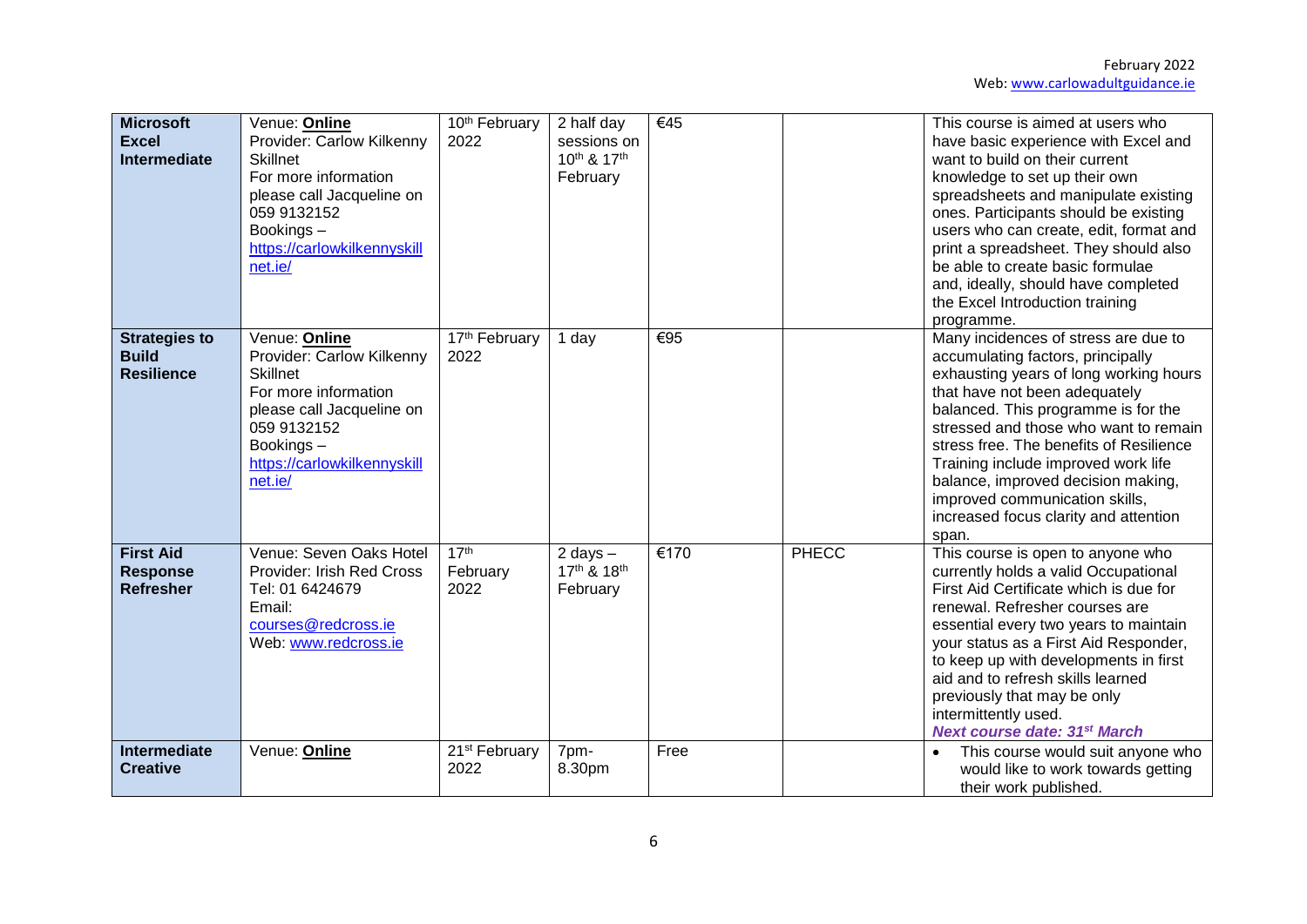| Writing<br><b>Classes</b>                                                                                                             | For further information or<br>to register please email<br>Fiona - fdunne@kcetb.ie                                                                                                        |                                      | (6)<br>Mondays)                |      | The classes are fun, social and<br>supportive and free                                                                                                                                                                                                                                                                                                                                                                                                                                             |
|---------------------------------------------------------------------------------------------------------------------------------------|------------------------------------------------------------------------------------------------------------------------------------------------------------------------------------------|--------------------------------------|--------------------------------|------|----------------------------------------------------------------------------------------------------------------------------------------------------------------------------------------------------------------------------------------------------------------------------------------------------------------------------------------------------------------------------------------------------------------------------------------------------------------------------------------------------|
| Communicating<br>with Impact                                                                                                          | Venue: Online<br>Provider: Carlow Kilkenny<br><b>Skillnet</b><br>For more information<br>please call Jacqueline on<br>059 9132152<br>Bookings-<br>https://carlowkilkennyskill<br>net.ie/ | 22 <sub>nd</sub><br>February<br>2022 | 1 day                          | €95  | Course content; the Attributes of<br>effective communicators; Dealing with<br><b>Difficult Conversations; Assertive</b><br>Communication; The GIFS model for<br>difficult conversations; Giving bad<br>news; How preconceptions influence<br>our communication and how to deal<br>with them; How to say "no" assertively;<br>Dealing with aggressive behaviour;<br>Dealing with difficult questions; how to<br>become a better listener; Giving<br>feedback; How to build rapport and<br>influence |
| <b>Beginners</b><br><b>Creative</b><br><b>Writing</b><br><b>Classes</b>                                                               | Venue: Online<br>For further information or<br>to register please email<br>Fiona - fdunne@kcetb.ie                                                                                       | 22 <sub>nd</sub><br>February<br>2022 | 7pm-<br>8.30pm (6<br>Tuesdays) | Free | If you ever wanted to give creative<br>writing a go these classes are for<br>you.<br>The classes are fun, social and<br>supportive and free.<br><b>Creative Writing is Therapeutic</b><br>It is about creative expression and<br>freedom of voice                                                                                                                                                                                                                                                  |
| <b>Team</b><br>Architecture,<br><b>Planning</b><br>Outcomes,<br><b>Fairness and</b><br><b>Consistency in</b><br>a Hybrid<br>Workplace | Venue: Online<br>Provider: Carlow Kilkenny<br><b>Skillnet</b><br>For more information<br>please call Jacqueline on<br>059 9132152<br>Bookings-<br>https://carlowkilkennyskill<br>net.ie/ | 24th February<br>2022                | $10am -$<br>11.30am            | Free | This 90-minute webinar is for<br>managers and will focus on how to do<br>a review of teams and projects that<br>required their oversight. While we<br>continue to live with COVID, there is a<br>need to ensure that work is complete<br>and outcomes are fair, while also<br>considering individual constraints,<br>flexibility and adaptability where<br>possible.                                                                                                                               |
| <b>Understanding</b><br><b>Financial</b><br><b>Waste in Your</b><br><b>Business</b>                                                   | Venue: Online<br>Provider: Carlow Kilkenny<br><b>Skillnet</b>                                                                                                                            | 1 <sup>st</sup> March<br>2022        | 10am-1pm                       | €45  | This course will introduce you to some<br>LEAN Tools to take the fear out of<br>LEAN and show you how to apply<br>LEAN (Continuous Improvements) to                                                                                                                                                                                                                                                                                                                                                |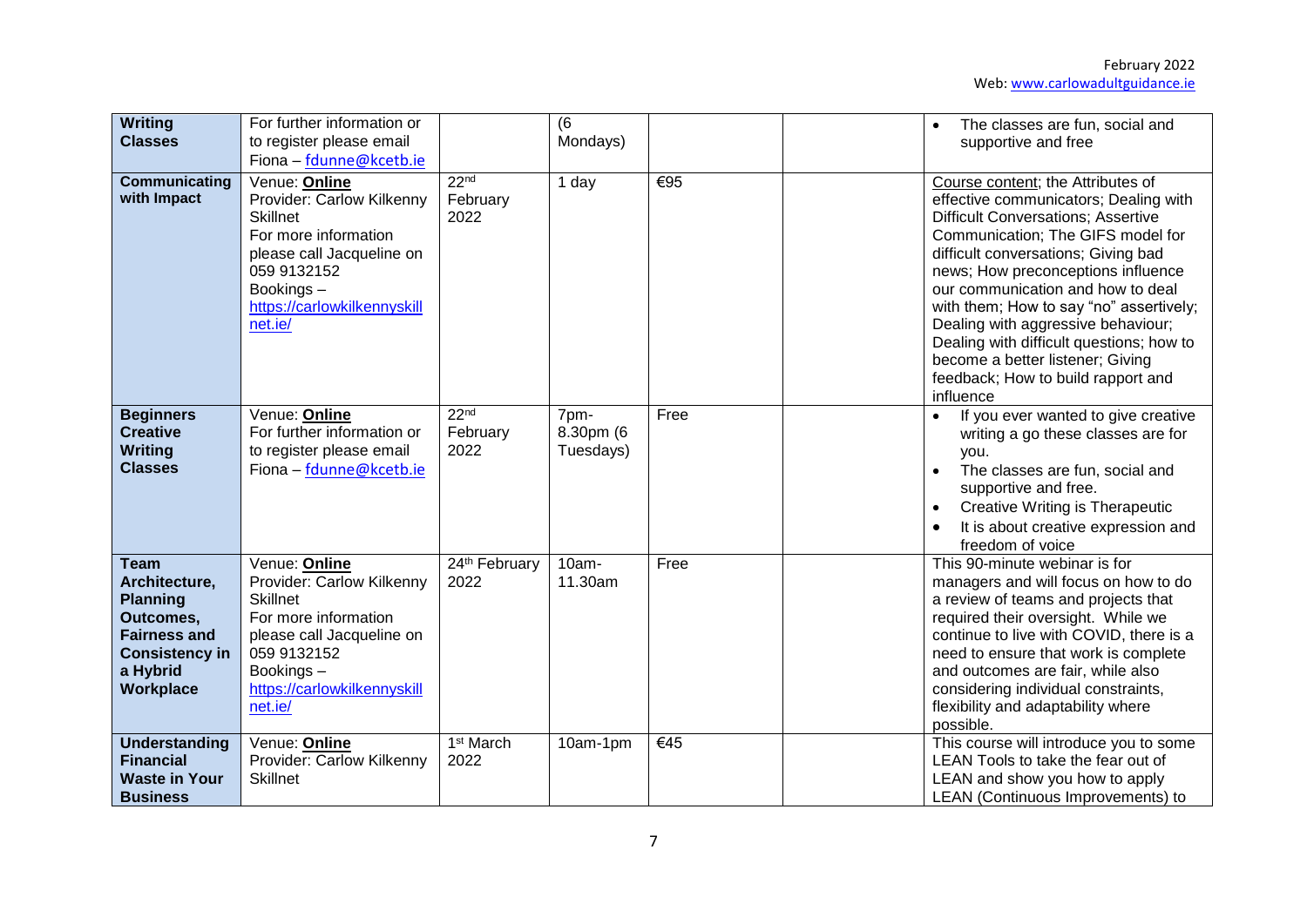|                                                                        | For more information<br>please call Jacqueline on<br>059 9132152<br>Bookings-<br>https://carlowkilkennyskill<br>net.ie/                                                                  |                               |                                                                                          |                                  |                                   | your business. It will cover simple<br>LEAN techniques that you can use<br>within your organisation to plan for<br>success, eliminate waste, improve<br>overall efficiency and communication.                                                                                                                                                                                                                                                                                                                                                                                        |
|------------------------------------------------------------------------|------------------------------------------------------------------------------------------------------------------------------------------------------------------------------------------|-------------------------------|------------------------------------------------------------------------------------------|----------------------------------|-----------------------------------|--------------------------------------------------------------------------------------------------------------------------------------------------------------------------------------------------------------------------------------------------------------------------------------------------------------------------------------------------------------------------------------------------------------------------------------------------------------------------------------------------------------------------------------------------------------------------------------|
| <b>Microsoft</b><br><b>Excel</b><br><b>Advanced</b>                    | Venue: Online<br>Provider: Carlow Kilkenny<br><b>Skillnet</b><br>For more information<br>please call Jacqueline on<br>059 9132152<br>Bookings-<br>https://carlowkilkennyskill<br>net.ie/ | $3rd$ March<br>2022           | 2 half day<br>sessions on<br>3rd & 10th<br>March                                         | €95                              |                                   | The aim of this course is to achieve<br>two goals. To show delegates how to<br>do most every-day tasks<br>much more productively, probably<br>saving hours of boring routine work.<br>Along with this we will cover new topics<br>which will broaden your knowledge of<br>use of Excel.                                                                                                                                                                                                                                                                                              |
| <b>Taster Session</b><br>to participate<br>in Dragon<br><b>Boating</b> | Venue: River Barrow -<br>meeting at Carlow Town<br>Park<br>Contact: Majella in Carlow<br>Sports Partnership-<br>mfennelly@carlowcoco.ie<br>Bookings at<br>www.eventbrite.ie              | 5 <sup>th</sup> March<br>2022 | Arrive at<br>10.20am to<br>be in the<br>water at<br>10.30am                              | €5                               |                                   | The Sports Partnership is encouraging<br>women to get involved in sport and to<br>celebrate Women in Sport week to help<br>increase the visibility of females<br>participating in sport and physical<br>activity. What to wear: Lycra leggings/<br>jog pants, thermal top, waterproof rain<br>jacket, woolie hat, soft soled shoes e.g.<br>trainers. NO JEANS. Please Note: It is<br>best if the teams come ready dressed<br>for the activity. People will get splash<br>wet only, depending on how the person<br>in front of them paddles, so a change<br>of clothing is advisable. |
| <b>Healthcare</b><br><b>Support</b><br><b>Traineeship</b>              | Venue: Carlow Town<br><b>Contact: KCETB Training</b><br><b>Services</b><br>Helena Comerford (056)<br>7813014 or email<br>tsu.recruit@kilkennycarlo<br>wetb.ie                            | $7th$ March<br>2022           | 47 weeks<br>(Class<br>based<br>learning: 2<br>days per<br>week<br>Workplace<br>learning: | Free to eligible<br>participants | QQI Level 5<br><b>Major Award</b> | On completion of this Programme,<br>learners may pursue roles within the<br>Health, Family and Social Care sector<br>which may include working as Health<br>Care Support Workers, Carers, Youth<br>Workers or in a broad range of roles in<br>this industry in the public, community<br>and private sectors.                                                                                                                                                                                                                                                                         |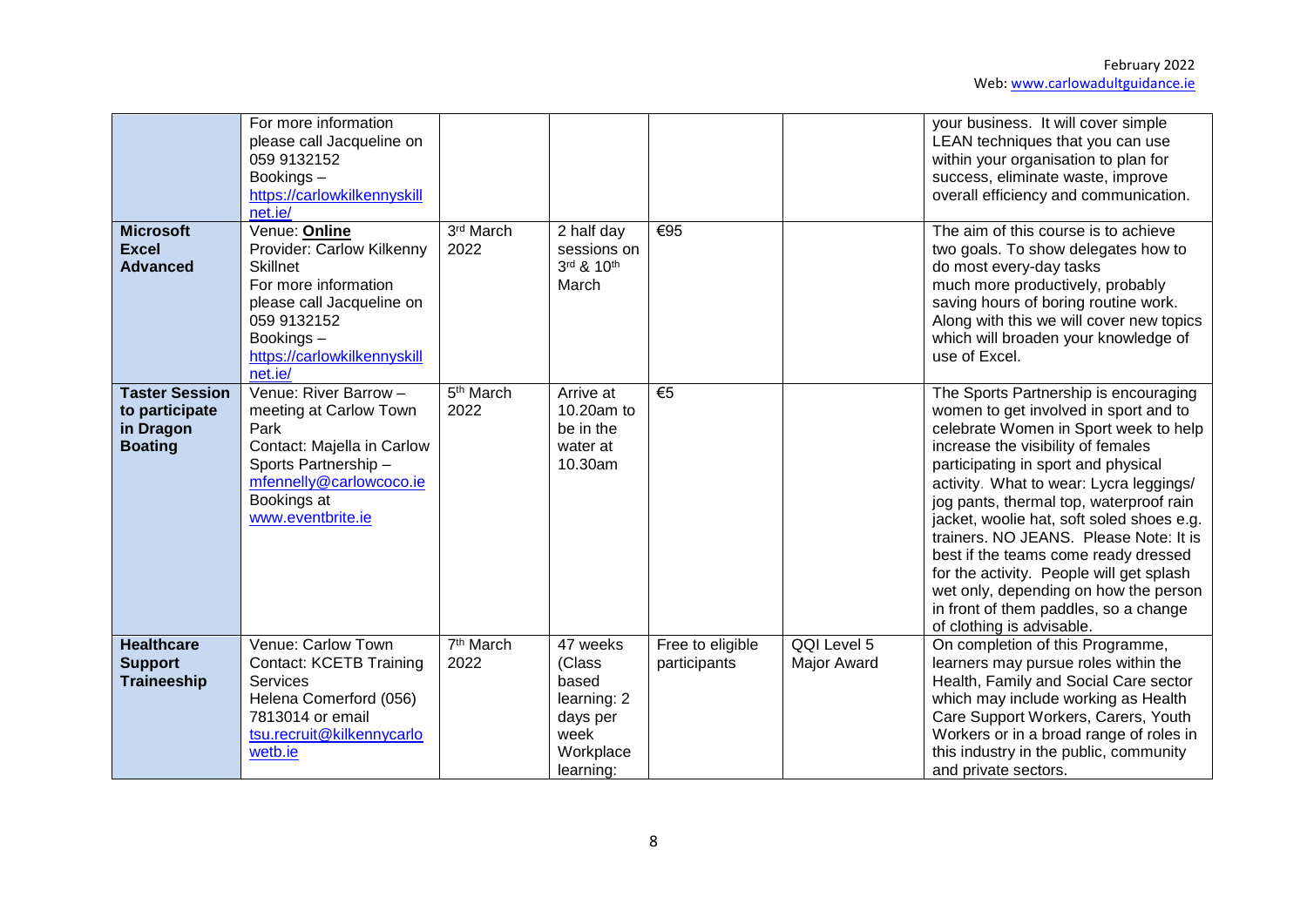|                                                                                                                                    |                                                                                                                                                                                                       |                                                            | 2.5 days<br>per week)                                                                 |                                                                                                                  |                                                                                                                                                                                                                                      | Course information and application at -<br>www.fetchcourses.ie                                                                                                                                                                                                                                                                                                                                                                                                                                                  |
|------------------------------------------------------------------------------------------------------------------------------------|-------------------------------------------------------------------------------------------------------------------------------------------------------------------------------------------------------|------------------------------------------------------------|---------------------------------------------------------------------------------------|------------------------------------------------------------------------------------------------------------------|--------------------------------------------------------------------------------------------------------------------------------------------------------------------------------------------------------------------------------------|-----------------------------------------------------------------------------------------------------------------------------------------------------------------------------------------------------------------------------------------------------------------------------------------------------------------------------------------------------------------------------------------------------------------------------------------------------------------------------------------------------------------|
| <b>Welding-</b><br>Basic/<br>Intermediate/<br><b>Advanced</b><br><b>Levels (MMA/</b><br><b>TIG/MIG &amp;</b><br><b>Coded Pipe)</b> | Venue: Arc Training,<br>Newacre, Athy Road,<br>Carlow<br>Contact Aine Byrne on<br>059 9131624/<br>abyrne@thompson.ie<br>Web:<br>www.arctrainingsolutions.<br>com                                      | $\overline{8}$ <sup>th</sup> March -<br>19th April<br>2022 | 6 weeks $-$<br>2 evenings<br>per week<br>$(6pm-9pm)$<br>Tuesdays &<br>Thursdays       | Please contact<br>course provider<br>$-$ varies<br>depending on<br>course and if<br>certification is<br>required | Testing is done<br>by an<br>independent<br>specialist to ISO<br>9606 - 1 2013<br>standard. Tests<br>are available at<br>appropriate levels<br>depending on<br>ability. The tutor<br>will advise on the<br>test best for<br>learners. | All types & all levels - Manual Metal<br>Arc (MMA)/ Tungsten Inert Gas (TIG)<br>/Metal Inert Gas (MIG)/ Coded Pipe<br>Under Health and Safety,<br>participants on this course must<br>not wear contact lenses.<br>Participants must have good<br>$\bullet$<br>hand/eye co-ordination and good<br>manual dexterity.<br>Participants must bring their own<br>$\bullet$<br>Personal Protective Equipment i.e.<br>overalls, steel toe cap boots,<br>welding shield etc.<br><b>Courses running again: 26th April</b> |
| <b>Increase</b><br><b>Productivity</b><br><b>Through</b><br><b>Effective Time</b><br><b>Management</b>                             | Venue: Carlow Gateway<br><b>Business Centre</b><br>Provider: Carlow Kilkenny<br><b>Skillnet</b><br>For more information<br>please call Jacqueline on<br>059 9132152                                   | 8 <sup>th</sup> March<br>2022                              | 1 day                                                                                 | €95                                                                                                              |                                                                                                                                                                                                                                      | Course Content: Plan - set the time<br>and date; Prioritise; Change your daily<br>routine; Manage Interruptions; Switch<br>away from switching; Try time tips for a<br>new paradigm. Bookings -<br>https://carlowkilkennyskillnet.ie/                                                                                                                                                                                                                                                                           |
| <b>First Aid</b><br><b>Responder</b>                                                                                               | Venue: Carlow Gateway<br><b>Business Centre</b><br>Provider: Carlow Kilkenny<br><b>Skillnet</b><br>For more information<br>please call Jacqueline on<br>059 9132152<br>Bookings-<br>www.eventbrite.ie | 9 <sup>th</sup> March<br>2022                              | $3$ days $-$<br>(5 <sup>th</sup> , 12 <sup>th</sup> ,<br>19 <sup>th</sup><br>January) | €195                                                                                                             | <b>PHECC</b>                                                                                                                                                                                                                         | First Aid is the initial assistance or<br>treatment given to someone who is<br>injured or suddenly taken ill. The Pre-<br><b>Hospital Emergency Care Council</b><br>(PHECC) certified course has replaced<br>the QQI certified 'Occupational First<br>Aid' course.<br>https://carlowkilkennyskillnet.ie/<br>Next course date: 23rd March 2022                                                                                                                                                                   |
| <b>Running</b><br>Workshop-<br><b>All Levels</b>                                                                                   | Venue: Clogrennane<br>Woods, Raheendoran<br>Bookings at<br>www.eventbrite.ie                                                                                                                          | 12 <sup>th</sup> March<br>2022                             | 12pm-4pm                                                                              | €95                                                                                                              |                                                                                                                                                                                                                                      | Join Irish Olympian, Marathon Winner<br>and World Medallist, Catherina<br>McKiernan for a Running Workshop,<br>suitable for runners of all levels!<br>This Workshop includes individual<br>diagnostic and recommendations,                                                                                                                                                                                                                                                                                      |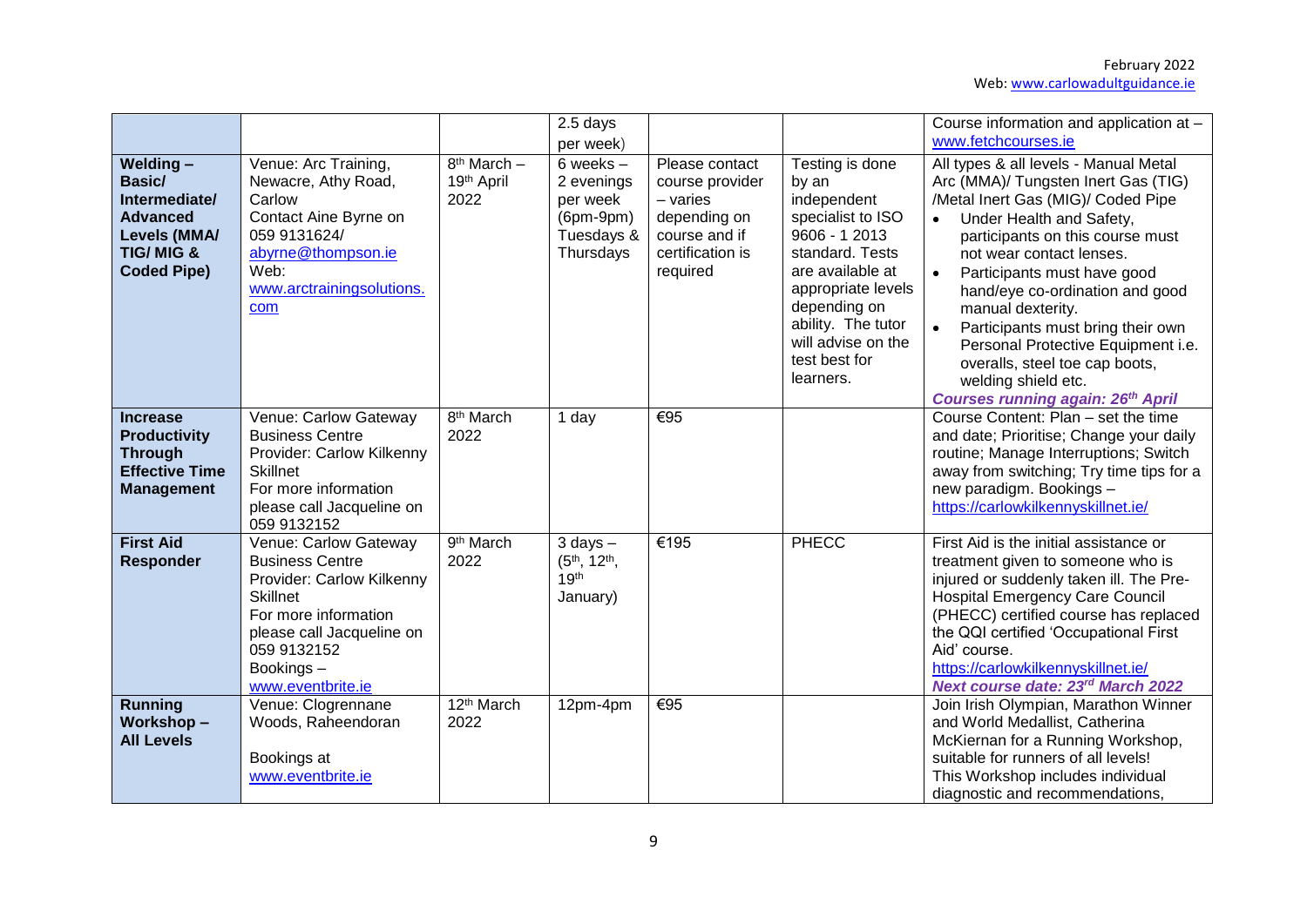|                                                                            |                                                                                                                                                            |                      |                                                                                  |                                |                                                                                                                                                                       | training drills, a Q&A section and easy<br>and relaxed runs at a pace to suit the<br>individual.                                                                                                                                                                                                                                                                                                              |
|----------------------------------------------------------------------------|------------------------------------------------------------------------------------------------------------------------------------------------------------|----------------------|----------------------------------------------------------------------------------|--------------------------------|-----------------------------------------------------------------------------------------------------------------------------------------------------------------------|---------------------------------------------------------------------------------------------------------------------------------------------------------------------------------------------------------------------------------------------------------------------------------------------------------------------------------------------------------------------------------------------------------------|
| Coaching<br><b>Teenage Girls</b><br>in Sport<br>Workshop                   | Venue: Online<br>For more information<br>please contact Deborah in<br><b>Carlow Sports Partnership</b><br>deborahfoley@carlowcoc<br>o.ie                   | $12th$ March<br>2022 | 7pm-10pm                                                                         | $\epsilon$ <sub>5</sub>        |                                                                                                                                                                       | The Carlow Sports Partnership is<br>delighted to facilitate Sport Ireland's<br>Coaching Teenage Girls in Sport<br>Workshop, designed specifically to<br>support coaches of girls aged 12-17<br>years of age. Bookings -<br>www.eventbrite.ie                                                                                                                                                                  |
| <b>Basic Welding</b>                                                       | Venue: Carlow Town<br><b>Contact: KCETB Training</b><br><b>Services</b><br>Bernie Eccles (056)<br>7813014 or email<br>tsu.recruit@kilkennycarlo<br>wetb.ie | 14th March<br>2022   | 12 weeks<br>full time                                                            | Free to eligible<br>applicants | <b>MMA Fillet Multi-</b><br>Run 6mm Plate<br>(EN9606-CS13)<br>MIG Fillet 6mm<br>Plate (EN9606-<br>CS15)<br><b>SS TIG Complete</b><br>Fillet Weld 3mm<br>(EN9606-SS06) | On successful completion of one or<br>more of the Approved EN Certifying<br>Body awards, applicants can source<br>employment in the field of welding and<br>complete a range of welding tasks in<br>different welding positions depending<br>on the standard attained.<br>Course information and application at -<br>www.fetchcourses.ie<br><b>Course running again: 13th June</b><br>2022                    |
| <b>Safeguarding</b><br>$(2)$ – Club's<br><b>Children</b><br><b>Officer</b> | Venue: Online<br><b>Contact: Carlow Sports</b><br>Partnership on 059<br>9136205<br>Bookings at<br>www.eventbrite.ie                                        | 15th March<br>2022   | 1 evening<br>(6.45pm-<br>9.45pm)                                                 | €22.20                         |                                                                                                                                                                       | A Club Children's Officer should be<br>child centered in focus and have as the<br>primary aim the establishment of a<br>child centered ethos within the club.<br>S/He is the link between the children<br>and the adults in the club. S/He also<br>takes responsibility for monitoring and<br>reporting to the Club Management<br>Committee on how club policy impacts<br>on young people and Sports Leaders. |
| <b>Manual</b><br><b>Handling</b><br><b>Instructor</b>                      | Venue: Online<br>Provider: Carlow Kilkenny<br><b>Skillnet</b><br>For more information<br>please call Jacqueline on<br>059 9132152                          | 16th March<br>2022   | 5<br>Wednesdays<br>$(9am-5pm)$<br>$-4$ days<br>online & 1<br>day in<br>classroom | €295                           | QQI Level 6<br>component award                                                                                                                                        | The aim of this course is to enable<br>learners to effectively design and<br>deliver Manual Handling Instruction for<br>the workplace. The programme will<br>enable learners to deliver training<br>which can be specifically tailored to the<br>local Manual Handling conditions. It will                                                                                                                    |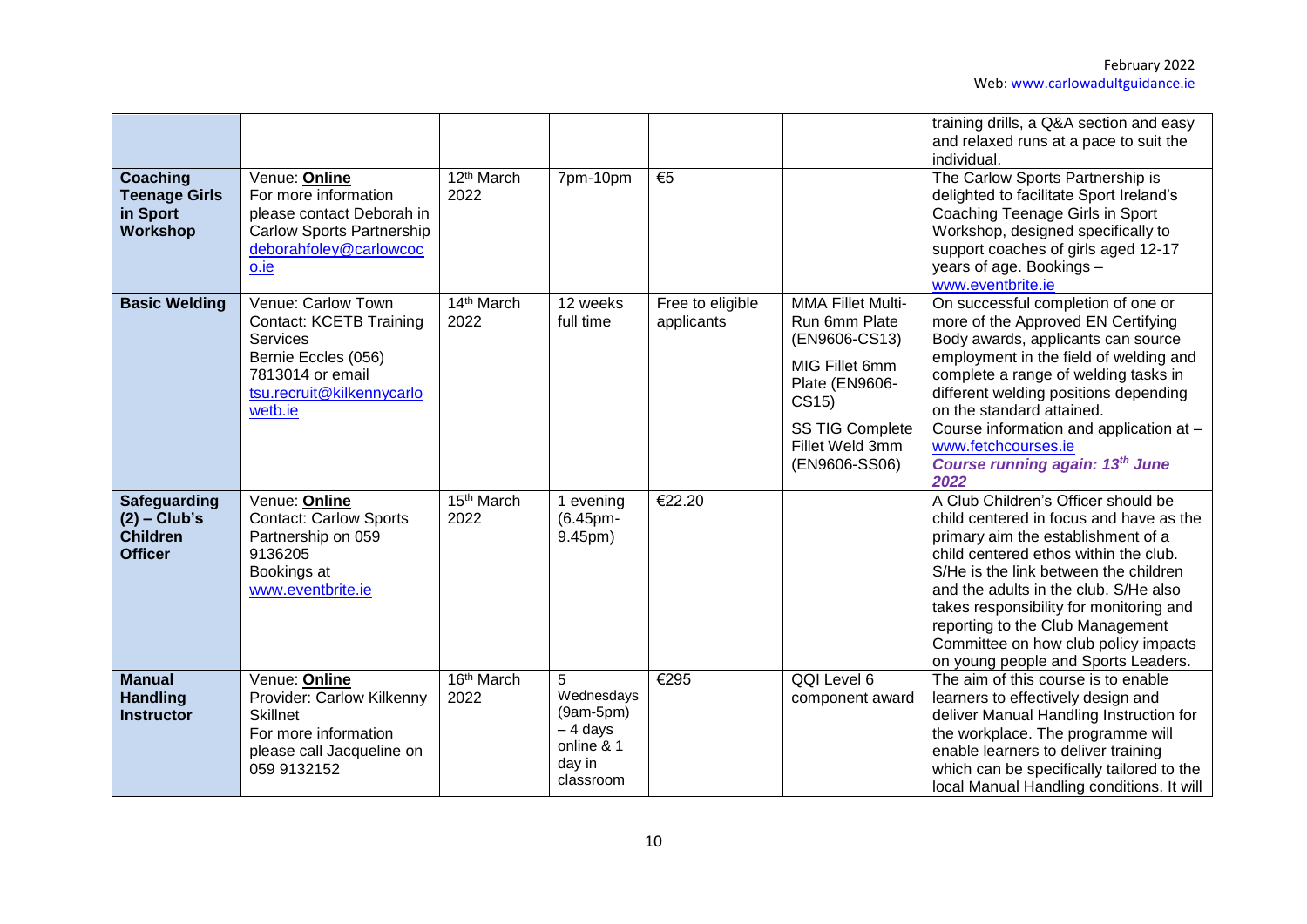|                                                                             | Bookings-<br>www.eventbrite.ie                                                                                                                                                                                             |                                | for<br>assessment                                                     |                                |                                   | ensure competency in the preparation<br>of Manual Handling Risk Assessments.                                                                                                                                                                                                                                                                                                                                                                                                                     |
|-----------------------------------------------------------------------------|----------------------------------------------------------------------------------------------------------------------------------------------------------------------------------------------------------------------------|--------------------------------|-----------------------------------------------------------------------|--------------------------------|-----------------------------------|--------------------------------------------------------------------------------------------------------------------------------------------------------------------------------------------------------------------------------------------------------------------------------------------------------------------------------------------------------------------------------------------------------------------------------------------------------------------------------------------------|
| <b>Prepare to</b><br><b>Work in</b><br><b>Construction</b>                  | Venue: Carlow Town<br><b>Contact: KCETB Training</b><br>Services<br>Helena Comerford (056)<br>7813014 or email<br>tsu.recruit@kilkennycarlo<br>wetb.ie                                                                     | 21 <sup>st</sup> March<br>2022 | 3 weeks full<br>time                                                  | Free to eligible<br>applicants |                                   | This short training programme is aimed<br>at those whose working lives have<br>been impacted by Covid-19 and who<br>would now like to take the opportunity<br>to upskill/reskill in the Construction<br>industry. Course content will include:<br>Mobile Elevated Work Platform;<br>Manual Handling; Safepass; Abrasive<br>Wheels; Career Planning; Digital Skills<br>Audit (Content is provisional and<br>subject to change).<br>Course information and application at -<br>www.fetchcourses.ie |
| <b>Mastering</b><br>Sales $- a$<br>toolkit for<br>selling<br><b>SUCCESS</b> | Venue: Carlow Gateway<br><b>Business Centre</b><br>Provider: Carlow Kilkenny<br><b>Skillnet</b><br>For more information<br>please call Jacqueline on<br>059 9132152<br>Bookings-<br>https://carlowkilkennyskill<br>net.ie/ | 22 <sup>nd</sup> March<br>2022 | 1 day                                                                 | €95                            |                                   | Learn more about what is important to<br>today's buyer and how to adapt your<br>approach to win business. Content:<br>Understanding the key skills for selling<br>today; Different approaches to<br>communicating your value; Lead<br>generation ideas; Objection handling;<br>Closing; Understanding and<br>recognising buyer profiles and adapting<br>your approach; 4 step process for<br>pipeline management                                                                                 |
| <b>Managing on</b><br>the Front Line<br>- Supervisory<br><b>Management</b>  | Venue: Blended Learning/<br><b>Carlow Gateway Business</b><br>Centre<br>Provider: Carlow Kilkenny<br><b>Skillnet</b><br>For more information<br>please call Jacqueline on<br>059 9132152                                   | 24th March<br>2022             | $4$ days $-$<br>24th & 31st<br>March, 7 <sup>th</sup><br>& 14th April | €495                           | QQI Level 6<br><b>Minor Award</b> | This course provides participants with<br>the opportunity to gain the knowledge<br>and expertise required to excel in a<br>managerial role. Participants will<br>develop a range of supervisory and<br>management skills, as well as<br>improving interpersonal and<br>communication skills. Bookings -<br>https://carlowkilkennyskillnet.ie/                                                                                                                                                    |
| <b>Sports First</b><br>Aid & AED                                            | Venue: Talbot Hotel,<br>Carlow                                                                                                                                                                                             | 26th March<br>2022             | 1 day 9am-<br>5pm                                                     | €54.23                         |                                   | The course covers the following:<br>Accident scene management/ Wounds<br>and bleeding/ Fractures, sprains etc./                                                                                                                                                                                                                                                                                                                                                                                  |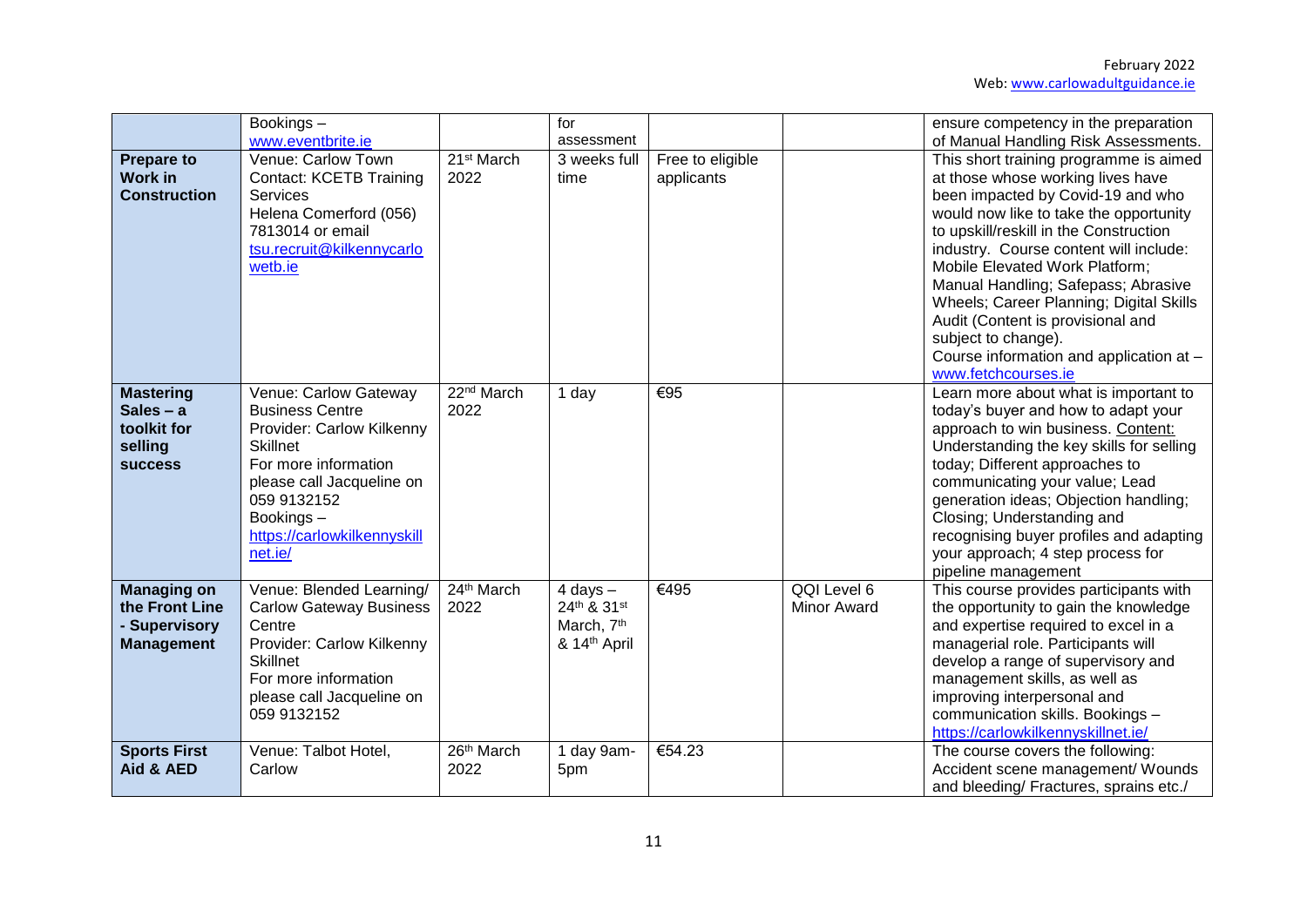|                                                                                       | For more information<br>please contact Carlow<br>Sports Partnership on 059<br>9136205<br>Bookings at<br>www.eventbrite.ie                                                               |                                |                                                                              |                                |                                   | Head injuries/ Heart conditions.<br>Angina, heart attack, stroke and<br>cardiac arrest/ CPR for adults, children<br>and infants and use of a defibrillator/<br>Choking/ Medical emergencies such as<br>asthma, diabetes, epilepsy and allergic<br>reactions.                                                                                                                 |
|---------------------------------------------------------------------------------------|-----------------------------------------------------------------------------------------------------------------------------------------------------------------------------------------|--------------------------------|------------------------------------------------------------------------------|--------------------------------|-----------------------------------|------------------------------------------------------------------------------------------------------------------------------------------------------------------------------------------------------------------------------------------------------------------------------------------------------------------------------------------------------------------------------|
| <b>Prepare to</b><br><b>Work in</b><br><b>Hospitality</b>                             | Venue: Carlow Town<br><b>Contact: KCETB Training</b><br><b>Services</b><br>Bernie Eccles (056)<br>7813014 or email<br>tsu.recruit@kilkennycarlo<br>wetb.ie                              | 28 <sup>th</sup> March<br>2022 | 3 weeks full<br>time                                                         | Free to eligible<br>applicants |                                   | This short training programme is aimed<br>at those who would like to explore<br>working in the hospitality/customer<br>service industry. Course content will<br>include: First Aid Responder (PHECC);<br>Barista Skills; Manual Handling;<br>HACCP; Basic Computers; Customer<br>Service: Career Guidance.<br>Course information and application at -<br>www.fetchcourses.ie |
| <b>Driver Theory</b><br><b>Test</b><br><b>Preparation for</b><br><b>Bus and Truck</b> | Venue: Carlow Town<br><b>Contact: KCETB Training</b><br><b>Services</b><br>Bernie Eccles (056)<br>7813014 or email<br>tsu.recruit@kilkennycarlo<br>wetb.ie                              | 4th April 2022                 | $3$ weeks $-$<br>two days<br>per week,<br>dates to be<br>confirmed           | Free to eligible<br>applicants |                                   | This course aims to support the learner<br>in preparing for the Driver C & D<br>Theory Tests. It will allow the learner to<br>become familiar with the format of the<br>test and to practice taking the test.<br>Course information and application at -<br>www.fetchcourses.ie                                                                                              |
| <b>Train the</b><br><b>Trainer</b>                                                    | Venue: Hybrid Learning/<br><b>Carlow Gateway Business</b><br>Centre<br>Provider: Carlow Kilkenny<br><b>Skillnet</b><br>For more information<br>please call Jacqueline on<br>059 9132152 | 5 <sup>th</sup> April 2022     | $4$ days $-$<br>5 <sup>th</sup> , 12 <sup>th</sup> ,<br>19th & 26th<br>April | €495                           | QQI Level 6<br><b>Minor Award</b> | This programme aims to equip learners<br>with the critical skills, knowledge and<br>attitudes to the deliver and evaluate<br>highly participatory, learner centered<br>and varied training programmes to<br>groups and individuals in accordance<br>with international best practice.<br>Bookings-<br>https://carlowkilkennyskillnet.ie/                                     |
| <b>Safeguarding</b><br>$(3)$ – Club<br><b>Designated</b><br><b>Liaison Person</b>     | Venue: Online<br>Contact: Carlow Sports<br>Partnership on 059<br>9136205                                                                                                                | 12 <sup>th</sup> April<br>2022 | 1 evening<br>$(7pm -$<br>10 <sub>pm</sub>                                    | €22.20                         |                                   | A Club DLP is responsible for reporting<br>allegations or suspicions of child abuse<br>to TULSA Child and Family Agency or<br>Social Services (NI) and/or An Garda                                                                                                                                                                                                           |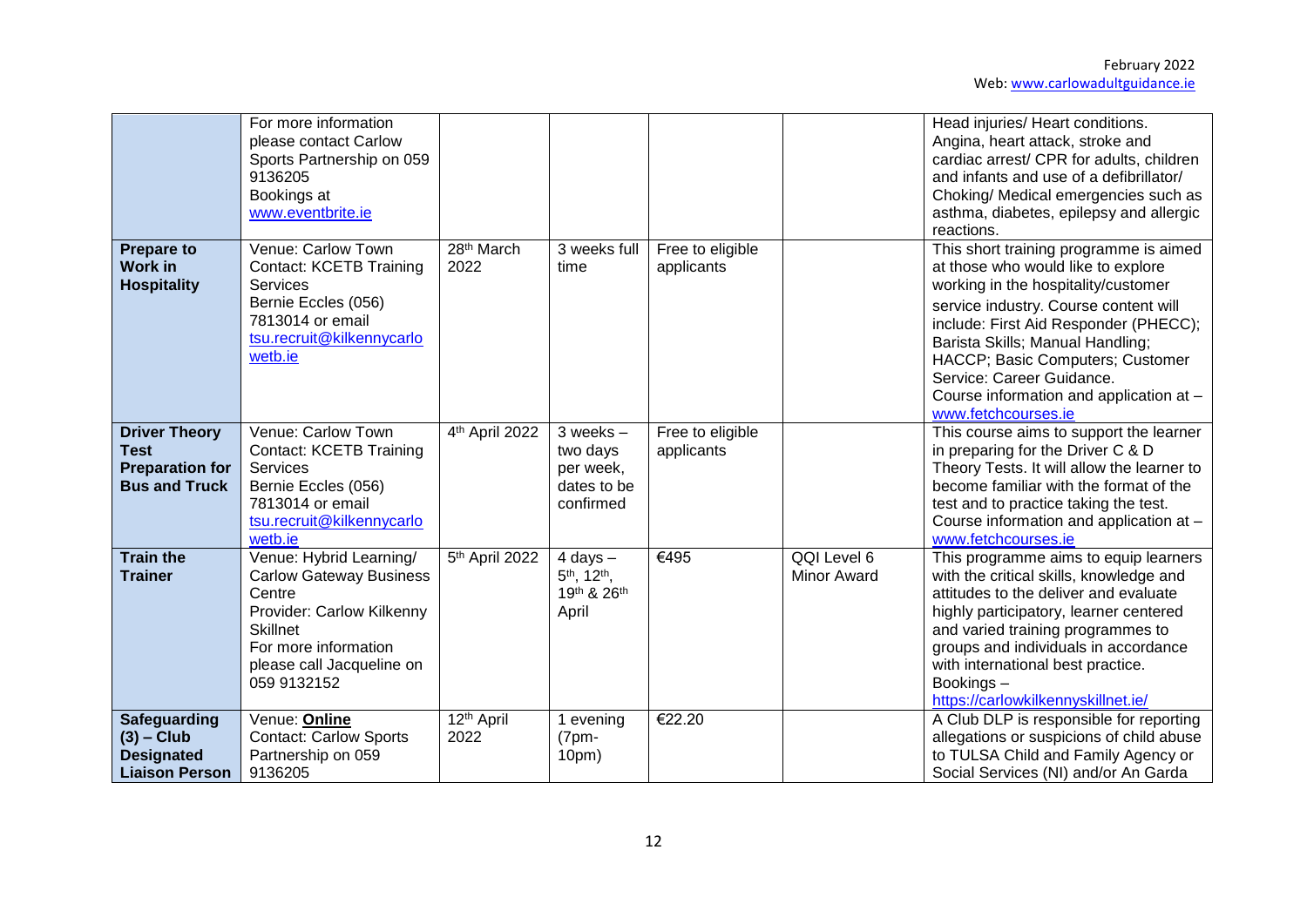|                                                                                                                        | Bookings at<br>www.eventbrite.ie                                                                                                                                    |                                |                                                      |                                                                                                                                                                                                                                       |                                                                                                                                              | Siochána / PSNI. It is recommended<br>that this person is a senior club person                                                                                                                                                                                                                                                                                                                                                                                                           |
|------------------------------------------------------------------------------------------------------------------------|---------------------------------------------------------------------------------------------------------------------------------------------------------------------|--------------------------------|------------------------------------------------------|---------------------------------------------------------------------------------------------------------------------------------------------------------------------------------------------------------------------------------------|----------------------------------------------------------------------------------------------------------------------------------------------|------------------------------------------------------------------------------------------------------------------------------------------------------------------------------------------------------------------------------------------------------------------------------------------------------------------------------------------------------------------------------------------------------------------------------------------------------------------------------------------|
| <b>Professional</b><br><b>Office</b><br><b>Administration</b><br><b>Traineeship</b><br>(Medical/<br>Finance/<br>Legal) | Venue: Carlow Town<br><b>Contact: KCETB Training</b><br>Services<br>Helena Comerford (056)<br>7813014 or email<br>tsu.recruit@kilkennycarlo<br>wetb.ie              | 25 <sup>th</sup> April<br>2022 | 41 weeks                                             | Free to eligible<br>participants                                                                                                                                                                                                      | QQI Level 5<br><b>Major Award</b>                                                                                                            | The successful completion of the QQI<br>Level 5 award in Office Administration<br>will enable applicants to work<br>independently and under supervision<br>providing administration services and<br>support in a range of office<br>administration contexts in a modern<br>office environment.<br>Course information and application at -<br>www.fetchcourses.ie                                                                                                                         |
| <b>Train the</b><br><b>Trainer</b>                                                                                     | Venue: Online<br><b>Contact: KCETB Training</b><br>Services<br>Helena Comerford (056)<br>7813014 or email<br>tsu.recruit@kilkennycarlo<br>wetb.ie                   | 25 <sup>th</sup> April<br>2022 | 16 weeks $-$<br>Monday<br>and<br>Tuesday<br>evenings | This course is<br>through Skills to<br>Advance funding<br>and is aimed at<br>those in full/<br>part-time<br>employment with<br>a background in<br>training and/or<br>staff mentoring.<br>Open to those<br>signing for X's<br>and O's. | QQI Level 6<br>Minor Awards in<br>(1) Training<br>Delivery &<br>Evaluation and<br>(2) Training<br><b>Needs</b><br>Identification &<br>Design | The successful completion of the QQI<br>L6 Special Purpose Award in Training<br>and Development will enable<br>applicants to acquire a teacher training<br>qualification without subject<br>specialisation. Successful applicants<br>will be able to source employment in<br>the training and education sector<br>identifying training and development<br>needs and delivering and evaluating a<br>training intervention within a range of<br>training and development contexts.         |
| Forklift, Safe<br>Pass & Manual<br><b>Handling</b>                                                                     | Venue: Carlow Town<br><b>Contact: KCETB Training</b><br>Services<br>Olive Morrissey (056)<br>7813014 (ext. 200) or<br>email<br>tsu.recruit@kilkennycarlo<br>wetb.ie | 9 <sup>th</sup> May 2022       | 3 weeks full<br>time                                 | Free to eligible<br>applicants                                                                                                                                                                                                        |                                                                                                                                              | This short programme will be offered<br>through Skills to Compete funding and<br>is aimed at those whose working lives<br>have been impacted by Covid-19 and<br>who would now like to take the<br>opportunity to upskill/reskill. As this<br>course is only 3 weeks, trainees in<br>receipt of a Social Welfare payment<br>(including PUP payment) will remain<br>registered with their local DSP office<br>for payments. Course information and<br>application at - www.fetchcourses.ie |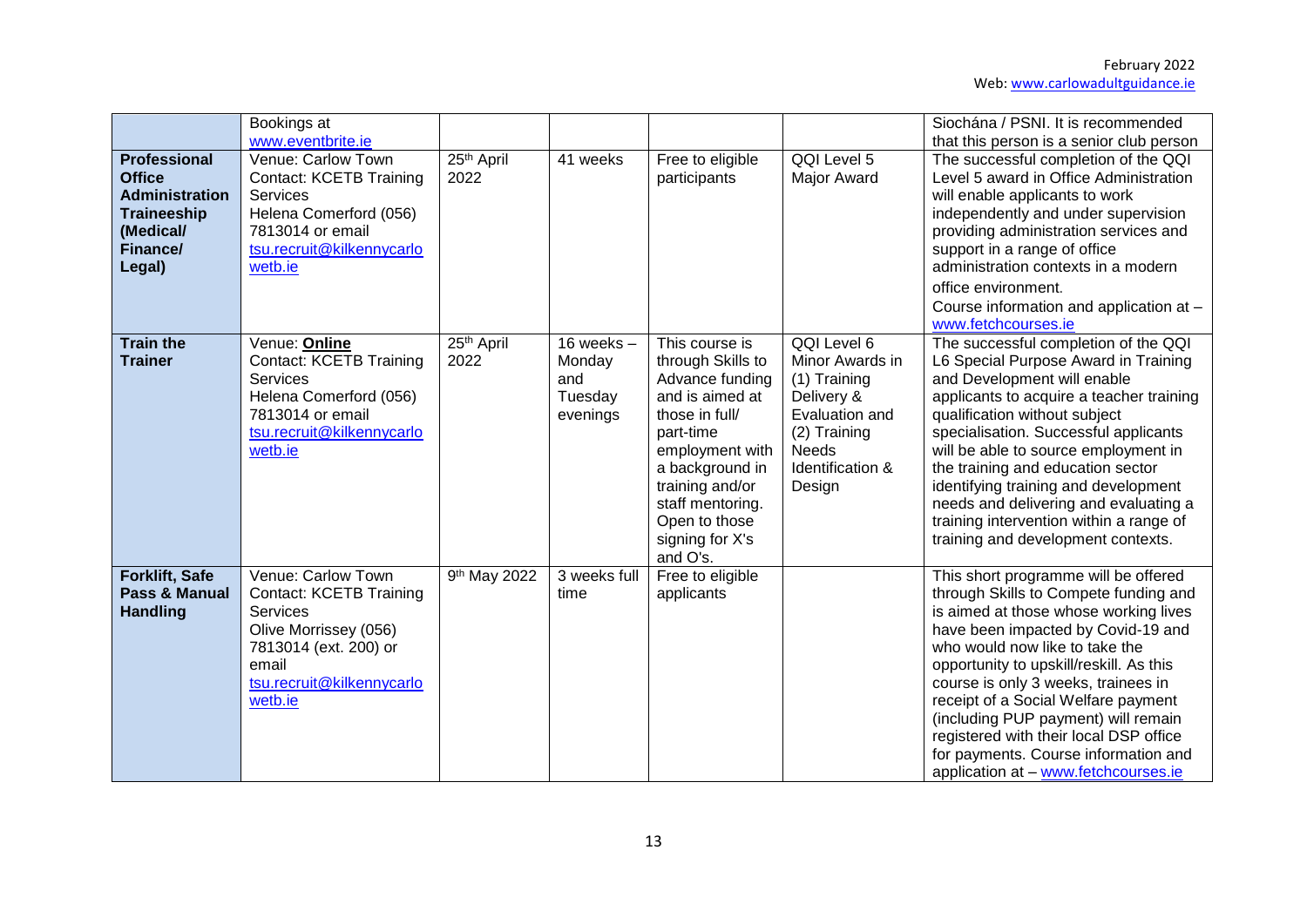# **BALLON/ RATHOE**

| <b>Course name</b>                                                     | <b>Contact Information</b>                                                                                 | <b>Start date</b>                    | <b>Duration</b>                          | Cost/fees                                                                                                                                         | <b>Qualification</b>           | <b>Miscellaneous Information</b>                                                                                                                                                                                                                                            |
|------------------------------------------------------------------------|------------------------------------------------------------------------------------------------------------|--------------------------------------|------------------------------------------|---------------------------------------------------------------------------------------------------------------------------------------------------|--------------------------------|-----------------------------------------------------------------------------------------------------------------------------------------------------------------------------------------------------------------------------------------------------------------------------|
| Bookkeeping-<br><b>Manual &amp;</b><br><b>Computerised</b>             | Venue: Online<br>Tel: 059 9159447<br>Web: www.bbts.ie<br>ballonbts@gmail.com                               | 1st<br>February<br>2022              | 10 Tuesdays<br>(9.30am-<br>12.30pm)      | €300 (includes<br>tuition, exam &<br>certification)/<br>funding may be<br>available if you<br>are receiving<br>certain social<br>welfare payments | QQI Level 5<br>component award | This course aims to provide the learner<br>with both an introduction to manual<br>bookkeeping terms and principles, and<br>the knowledge and skills necessary to<br>operate a computerised accounts<br>system.                                                              |
| <b>Cooking with</b><br><b>Majella</b>                                  | Venue: Ballon Business<br>& Training Centre                                                                | 2 <sub>nd</sub><br>February<br>2022  | 6<br>Wednesdays<br>$(10am-12pm)$         | €75                                                                                                                                               |                                | For more information please contact<br>the centre on 059 9159447<br>Web: www.bbts.ie<br>ballonbts@gmail.com                                                                                                                                                                 |
| Payroll -<br><b>Manual &amp;</b><br><b>Computerised</b>                | Venue: Online<br>Tel: 059 9159447<br>Web: www.bbts.ie<br>ballonbts@gmail.com                               | 2 <sub>nd</sub><br>February<br>2022  | 10<br>Wednesdays<br>(9.30am-<br>12.30pm) | €300 (includes<br>tuition, exam &<br>certification)/<br>funding may be<br>available if you<br>are receiving<br>certain social<br>welfare payments | QQI Level 5<br>component award | The purpose of this course is to equip<br>the learner with the knowledge, skills<br>and competence to operate and<br>maintain accurate payroll records using<br>manual and computerised systems, for<br>an organisation, working under general<br>direction and supervision |
| <b>Sewing</b><br>Classes-<br><b>Beginners &amp;</b><br><b>Advanced</b> | Venue: Ballon Business<br>& Training Centre                                                                | 7 <sup>th</sup><br>February<br>2022  | 6 Mondays<br>$(9.30am -$<br>12.30pm)     | €50                                                                                                                                               |                                | For more information please contact<br>the centre on 059 9159447<br>Web: www.bbts.ie<br>ballonbts@gmail.com                                                                                                                                                                 |
| <b>Supervisory</b><br><b>Management</b>                                | Venue: Inhouse and<br><b>Blended Learning</b>                                                              | 16 <sup>th</sup><br>February<br>2022 | 10am-1pm<br>on.<br>Wednesdays            | €350 - can be<br>paid in<br>instalments                                                                                                           | QQI Level 6<br>component award | For more information please contact<br>the centre on 059 9159447<br>Web: www.bbts.ie<br>ballonbts@gmail.com                                                                                                                                                                 |
| Food &<br><b>Friends</b><br><b>Cooking</b><br><b>Workshops</b>         | Venue: Ballon Business<br>& Training Centre<br>Tel: 059 9159447<br>Web: www.bbts.ie<br>ballonbts@gmail.com | 16 <sup>th</sup><br>February<br>2022 | 6<br>Wednesdays<br>$(10am-12pm)$         |                                                                                                                                                   |                                | Topics: Budget Friendly Meals, Healthy<br>Dinners, Batch Cooking, Food Prep,<br>Quick & Easy Dinners, Zero Waste,<br>Cooking for one, Store Cupboard                                                                                                                        |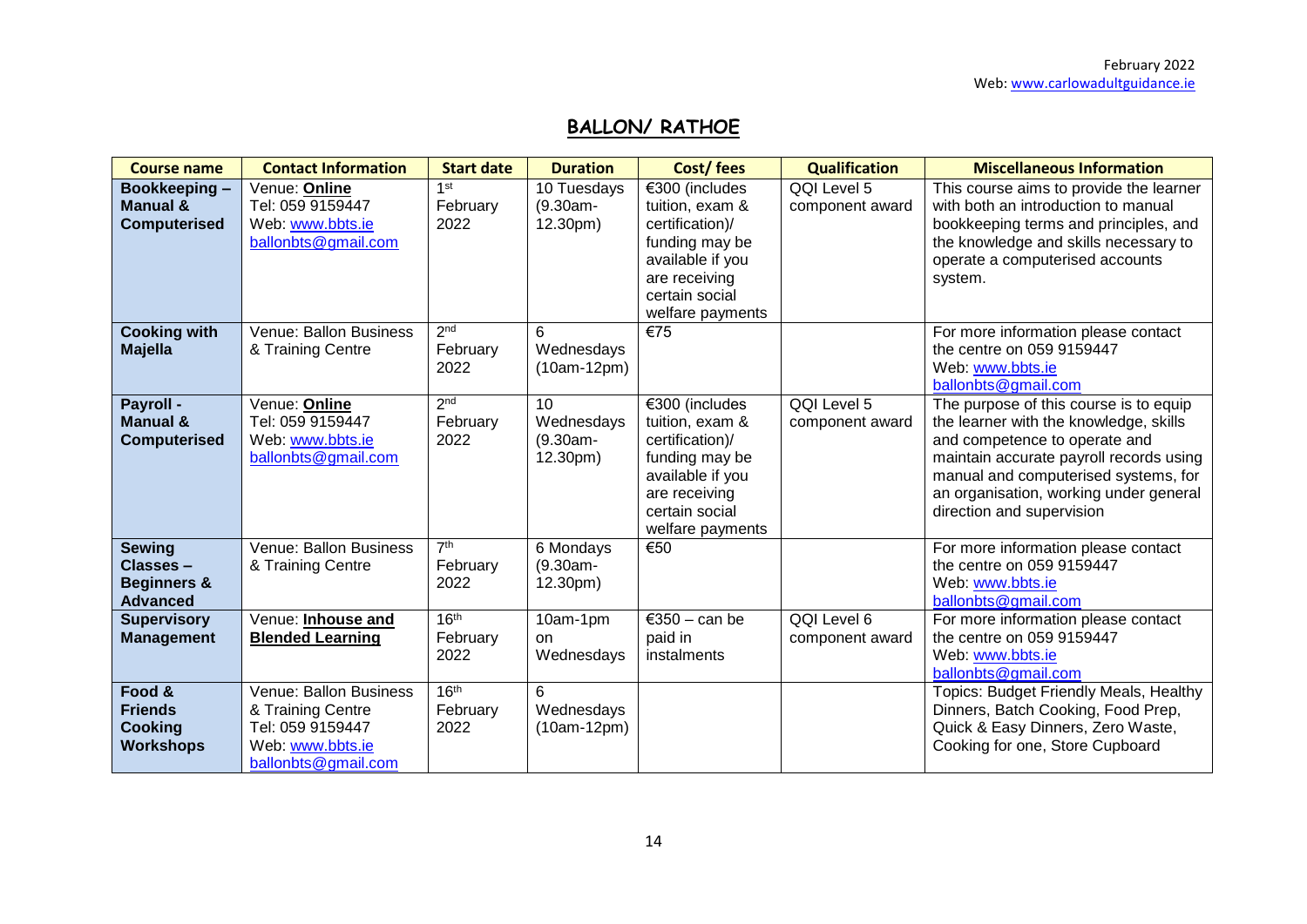| <b>Smartphone</b><br><b>Classes</b> | Venue: Ballon Business<br>& Training Centre<br>Tel: 059 9159447<br>Web: www.bbts.ie<br>ballonbts@gmail.com | 18 <sup>th</sup><br>February<br>2022  | 6 Fridays<br>10am-12pm                |                                  |                                | Get to know your phone and see what<br>it can do. Topics - downloading apps,<br>photos, Social Media, WiFi Connection,<br>Maps & GPS and Zoom                                                                                                |
|-------------------------------------|------------------------------------------------------------------------------------------------------------|---------------------------------------|---------------------------------------|----------------------------------|--------------------------------|----------------------------------------------------------------------------------------------------------------------------------------------------------------------------------------------------------------------------------------------|
| <b>Pilates</b>                      | Venue: Ballon Business<br>& Training Centre<br>Tel: 059 9159447<br>Web: www.bbts.ie<br>ballonbts@gmail.com | 3 <sup>rd</sup> March<br>2022         | 6 Thursdays<br>$(10am-12pm)$          | €50                              |                                | For more information please contact<br>the centre on 059 9159447<br>Web: www.bbts.ie<br>ballonbts@gmail.com                                                                                                                                  |
| <b>Customer</b><br><b>Service</b>   | Venue: Ballon Business<br>& Training Centre<br>Tel: 059 9159447<br>Web: www.bbts.ie<br>ballonbts@gmail.com | April 2022                            | Dates and<br>times to be<br>confirmed | Course funded by<br><b>KCETB</b> | QQI Level 4<br>component award | The aim of this course is to equip the<br>learner with the knowledge, skill and<br>competence to offer efficient customer<br>service within a work, social or<br>voluntary environment operating with<br>some autonomy while under direction |
| <b>Career</b><br><b>Preparation</b> | Venue: Ballon Business<br>& Training Centre<br>Tel: 059 9159447<br>Web: www.bbts.ie<br>ballonbts@gmail.com | Dates and<br>times to be<br>confirmed |                                       |                                  | QQI Level 3<br>component award | Topics: Personal Skills, Job Search,<br>C.V. Preparation, Cover Letter<br>Preparation, Interview Skills and<br><b>Personal Care Skills</b>                                                                                                   |

# **TULLOW**

| <b>Course name</b>   | <b>Contact Information</b> | <b>Start date</b> | <b>Duration</b> | Cost/fees | <b>Qualification</b> | <b>Miscellaneous Information</b> |
|----------------------|----------------------------|-------------------|-----------------|-----------|----------------------|----------------------------------|
| <b>Tullow Active</b> | Further information from   | Ongoing           |                 |           |                      | Bowls on Mondays and Fridays at  |
| <b>Retirement</b>    | Ettie on 086 8608611       |                   |                 |           |                      | 2 pm in Murphy Memorial Hall     |
| <b>Activities</b>    |                            |                   |                 |           |                      | Chair Yoga on Thursdays at 2pm   |
|                      |                            |                   |                 |           |                      | in The Convent                   |
|                      |                            |                   |                 |           |                      | Yoga on Fridays at 10 am in The  |
|                      |                            |                   |                 |           |                      | Convent                          |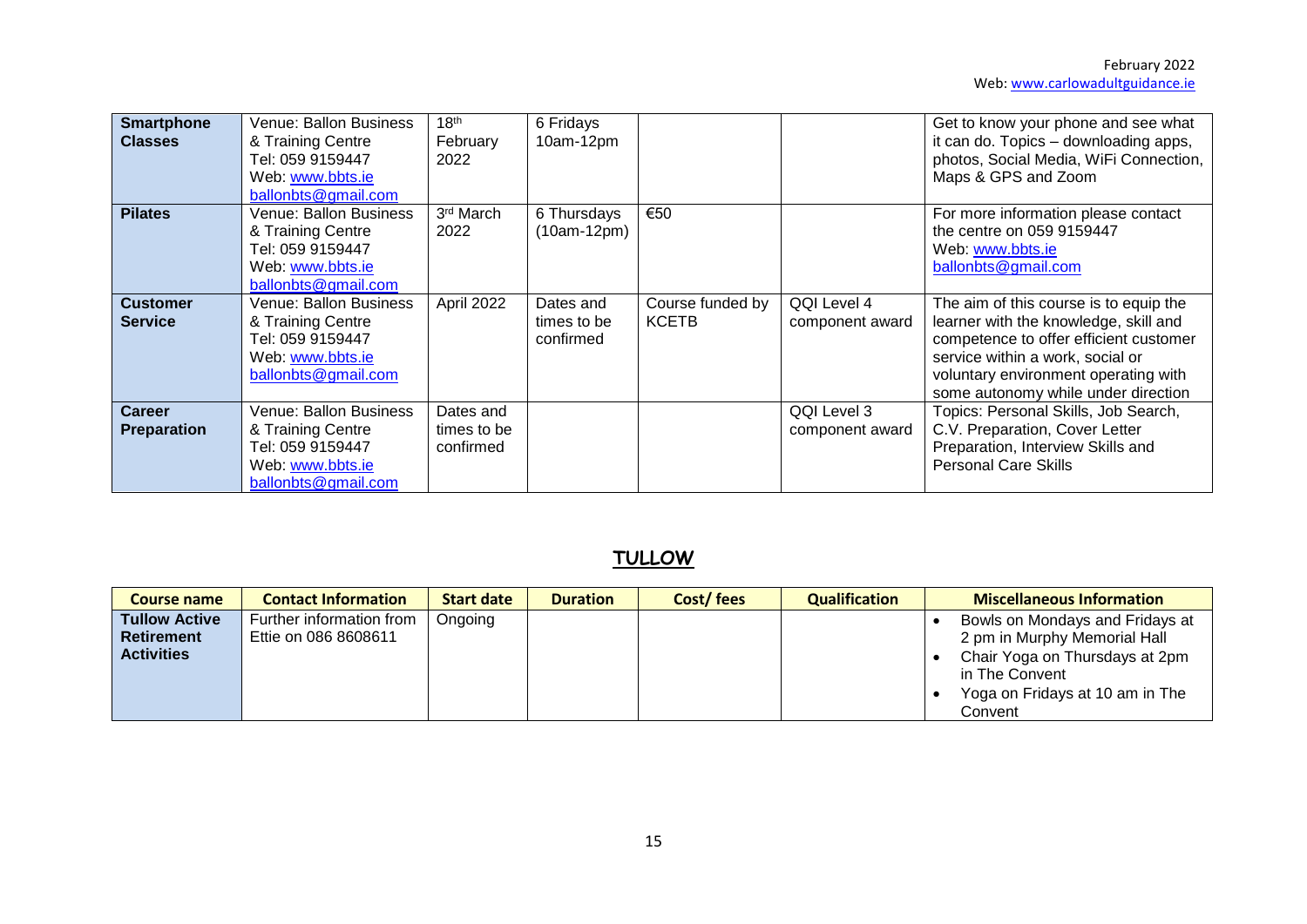#### **Carlow Social Prescribing Service**

Carlow Social Prescribing Service is a new free service in Carlow which works to reduce social isolation and increase health and wellbeing. They can help by providing information on social groups, exercise classes, relaxation sessions, volunteering opportunities, support services and much more all in your local area. For more information please contact Sinead on 086 4147511/ email: [socialprescribing@catherines.ie](mailto:socialprescribing@catherines.ie)

| <b>Course name</b>                                  | <b>Contact Information</b>                                                                               | <b>Start date</b> | <b>Duration</b> | Cost/fees | <b>Qualification</b> | <b>Miscellaneous Information</b>                                                                                                                                                                                                                                                                                                           |
|-----------------------------------------------------|----------------------------------------------------------------------------------------------------------|-------------------|-----------------|-----------|----------------------|--------------------------------------------------------------------------------------------------------------------------------------------------------------------------------------------------------------------------------------------------------------------------------------------------------------------------------------------|
| <b>Mindfulness</b><br><b>Sessions</b>               | Venue: Online                                                                                            | Ongoing           |                 | Free      |                      | Guided mindfulness exercises<br>available on<br>http://www.freemindfulness.org/downl<br>oad                                                                                                                                                                                                                                                |
| <b>Online Self-</b><br><b>Directed</b><br>Programme | Venue: Online<br>Aware<br>1800804848<br>supportmail@aware.ie<br>Web: www.aware.ie                        | Ongoing           |                 | Free      |                      | <b>Content</b><br>Space from Stress<br>Space for Sleep<br>Space for Resilience<br>Space from Covid-19<br>Each programme consists of individual<br>modules to complete, in your own<br>time. This programme may also be<br>helpful to work through while you wait<br>for the next Life Skills online<br>programme to open for registration. |
| Wellness<br><b>Workshops</b>                        | Venue: Online<br>Suicide or Survive<br>LoCall 1890 577 577 or<br>01 272 2158<br>info@suicideorsurvive.ie | Ongoing           |                 | Free      |                      | <b>Workshops</b><br><b>Wellness Workshops</b><br>YouMatter Workshop<br>These workshops have been<br>developed from listening to people's<br>experiences and what has helped them<br>when their mental health has taken a<br>dip. Website: https://suicideorsurvive.ie                                                                      |
| 21 Day<br><b>Walking</b><br><b>Challenge</b>        | Organised by Get Ireland<br>Walking<br>Tel: (01) 6251109                                                 | Ongoing           |                 | Free      |                      | Aim to walk for at least 30 minutes<br>each day. You don't have to do it all at<br>once you can build up to 30 minutes or<br>more by being active for at least 10                                                                                                                                                                          |

# **Wellness & Mental Health Courses/ Workshops**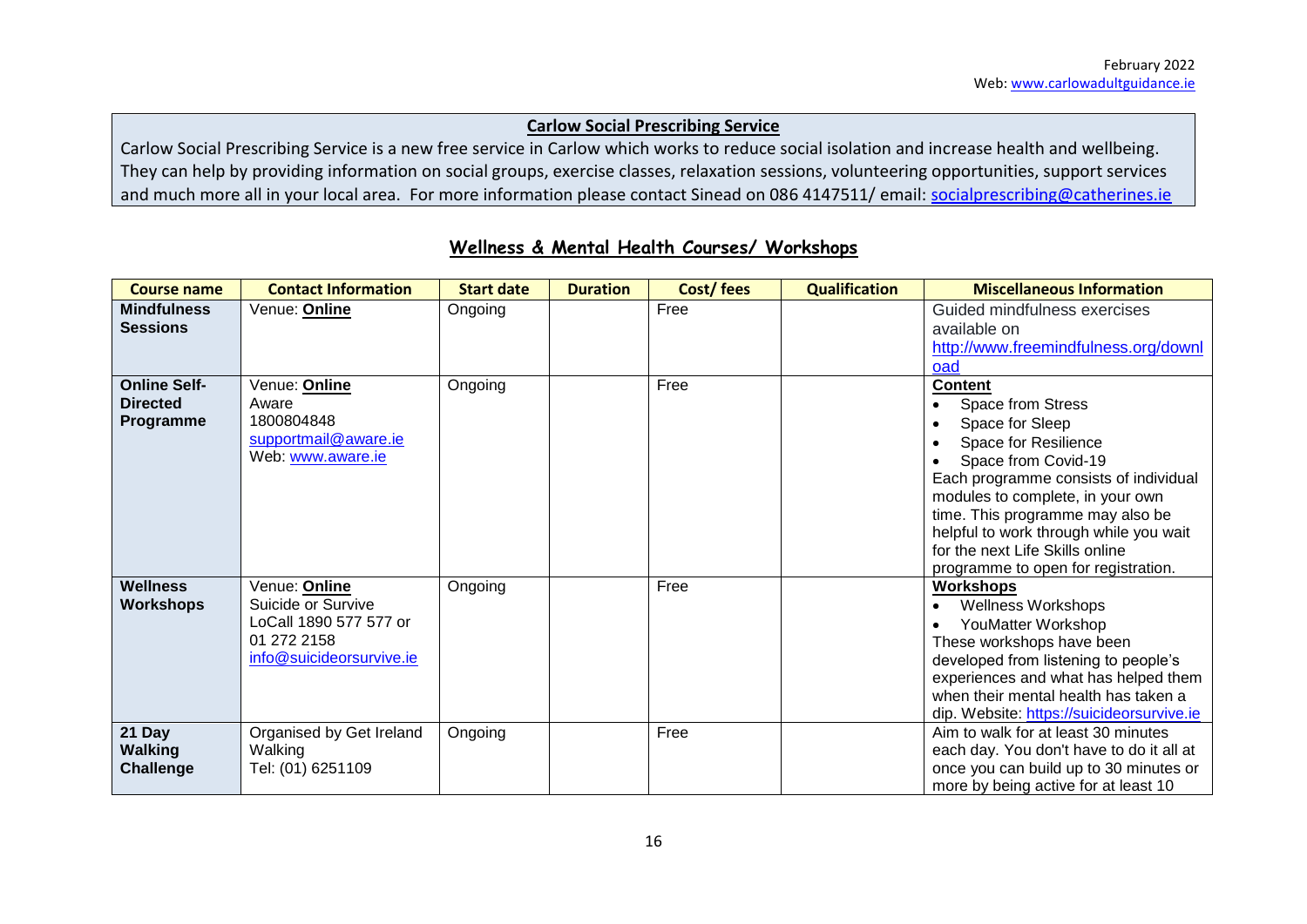| <b>5 KM</b><br><b>Beginners</b><br>Running<br>Programme                    | E:<br>info@getirelandwalking.ie<br>www.getirelandwalking.ie<br>Organised by Athletics<br>Ireland. Programme plan<br>available at<br>www.athleticsireland.ie -<br>'Runzone' section                                 | Ongoing | 8-week<br>programme                                     | Free | minutes in the early days. Just keep<br>increasing the length of your walk, and<br>watch the minutes add up. You can<br>download a record card on the website.<br>This programme is only a suggestion<br>and should be adapted to suit your<br>work and home life and the days of the<br>week that is most convenient for you to<br>exercise. Happy Running!                                                                                                                                                                                                                                                                                                                                                                                                                                                                                                                                                                                                                                            |
|----------------------------------------------------------------------------|--------------------------------------------------------------------------------------------------------------------------------------------------------------------------------------------------------------------|---------|---------------------------------------------------------|------|---------------------------------------------------------------------------------------------------------------------------------------------------------------------------------------------------------------------------------------------------------------------------------------------------------------------------------------------------------------------------------------------------------------------------------------------------------------------------------------------------------------------------------------------------------------------------------------------------------------------------------------------------------------------------------------------------------------------------------------------------------------------------------------------------------------------------------------------------------------------------------------------------------------------------------------------------------------------------------------------------------|
| <b>Recovery</b><br><b>College South</b><br><b>East</b><br><b>Workshops</b> | Venue: Online<br>Tel: 086 1746330<br>Email:<br>recoverycollegesoutheast<br>@gmail.com<br>For information on<br>upcoming courses please<br>keep an eye on their<br>website<br>www.recoverycollegesout<br>heast.com/ | Ongoing | Varies<br>depending<br>on the<br>workshop/<br>programme | Free | The Recovery College provides<br>educational workshops for people who<br>are experiencing mental health and<br>addiction challenges and are for<br>everyone. Upcoming online education<br>programmes<br><b>February 2022</b><br>$\bullet$ 2 <sup>nd</sup> – Healthy Communication Skills<br>for Families and Supporters<br>3 <sup>rd</sup> – Understanding and Managing<br><b>Stress</b><br>3rd - Mind over Mood<br>$4th$ – Understanding and Living with<br><b>Hearing Voices</b><br>$8th$ – Getting a good night's sleep<br>9 <sup>th</sup> – information and Advocacy for<br><b>Families in Recovery</b><br>15 <sup>th</sup> - Practical Facilitation Skills<br>16 <sup>th</sup> – Understanding and<br>managing co-dependency<br>$16th$ – Understanding and<br>managing depression<br>22 <sup>nd</sup> Compassionate Mind<br>23rd - Steps towards Healing and<br>Forgiveness in Family Recovery<br>23rd - Lunchtime Wellbeing<br>25 <sup>th</sup> – Understanding and<br><b>Managing Addictions</b> |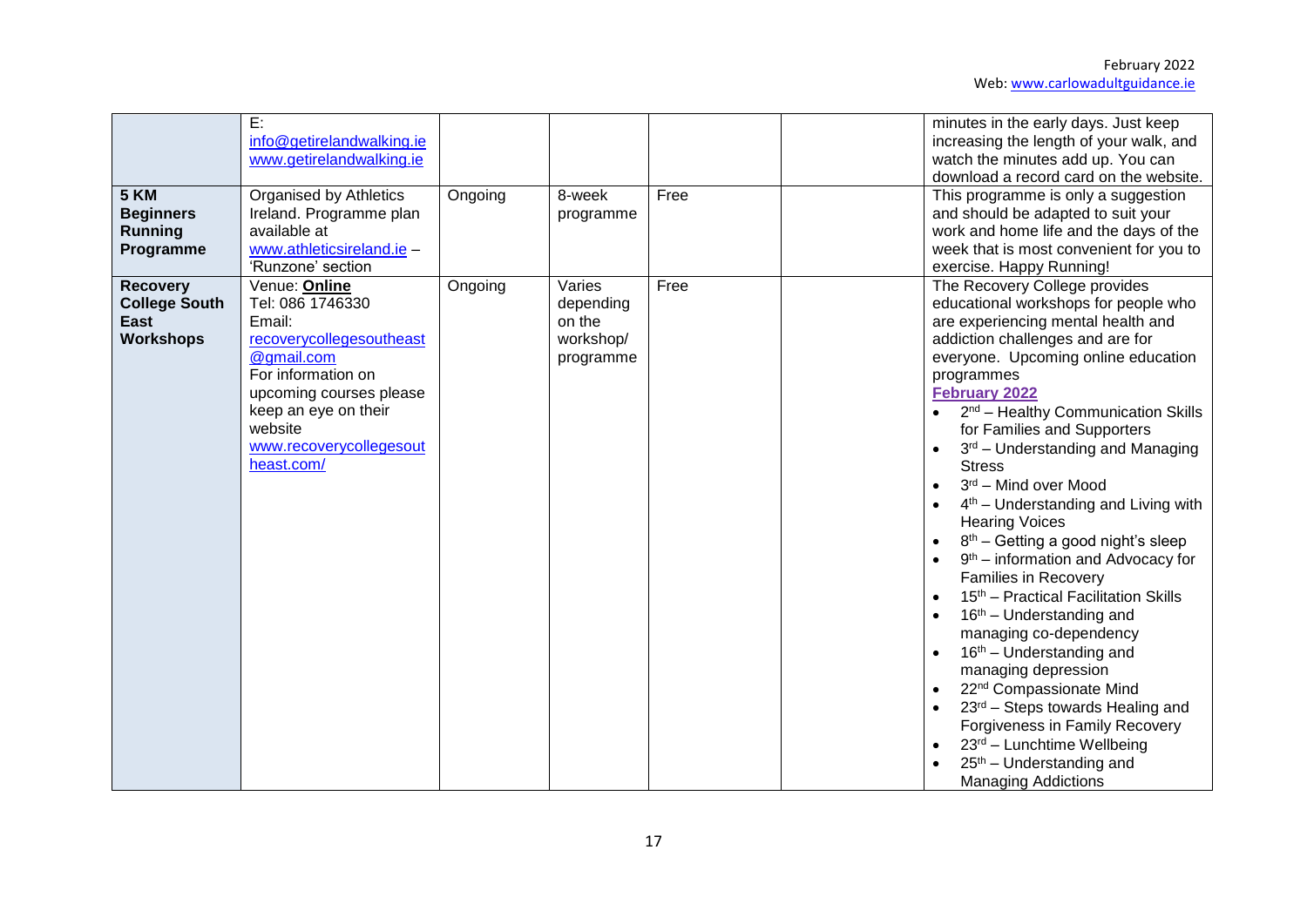|                    |                                                                           |         |                                                   |      | 25 <sup>th</sup> – Understanding and<br><b>Managing Psychosis</b><br>28 <sup>th</sup> – Understanding and living<br>with anxiety<br>28 <sup>th</sup> - Anxiety Support Group<br>$\bullet$<br><b>March 2022</b><br>$2nd$ – Mental Health and Family<br>$\bullet$<br>Caring and Supporting the<br>Supporters Programme<br>15 <sup>th</sup> – Understanding and<br><b>Managing Anxiety</b><br>16th - Let's Talk Social Media and<br>Wellbeing<br>25 <sup>th</sup> - Understanding Paranoia<br>28 <sup>th</sup> - Anxiety Support Group<br>30th - Lunchtime Wellbeing<br><b>April 2022</b><br>12 <sup>th</sup> – Personal Development<br>$\bullet$<br>Programme<br>15 <sup>th</sup> – Understanding and Living<br>with Bipolar<br>25 <sup>th</sup> – Support Group for people<br>who live with Anxiety<br>27th - Lunchtime Wellbeing<br><b>May 2022</b><br>$\bullet$ 5 <sup>th</sup> – Understanding and Managing<br>Anxiety<br>$6th$ – Loneliness and Isolation<br>9 <sup>th</sup> – Communication Skills<br>11 <sup>th</sup> - Loss and Bereavement<br>25 <sup>th</sup> – Lunchtime Wellbeing<br>30 <sup>th</sup> - Support Group for people<br>who live with Anxiety |
|--------------------|---------------------------------------------------------------------------|---------|---------------------------------------------------|------|---------------------------------------------------------------------------------------------------------------------------------------------------------------------------------------------------------------------------------------------------------------------------------------------------------------------------------------------------------------------------------------------------------------------------------------------------------------------------------------------------------------------------------------------------------------------------------------------------------------------------------------------------------------------------------------------------------------------------------------------------------------------------------------------------------------------------------------------------------------------------------------------------------------------------------------------------------------------------------------------------------------------------------------------------------------------------------------------------------------------------------------------------------------------|
| <b>Living Well</b> | Venue: Online                                                             | Ongoing | 6-week                                            | Free | Living Well is a free Self-Management                                                                                                                                                                                                                                                                                                                                                                                                                                                                                                                                                                                                                                                                                                                                                                                                                                                                                                                                                                                                                                                                                                                               |
| Programme          | Provided by the HSE<br>Keep an eye on their<br>website for details of the |         | programme<br>(21/ <sub>2</sub> hours<br>per week) |      | programme for adults living with long-<br>term health conditions.                                                                                                                                                                                                                                                                                                                                                                                                                                                                                                                                                                                                                                                                                                                                                                                                                                                                                                                                                                                                                                                                                                   |